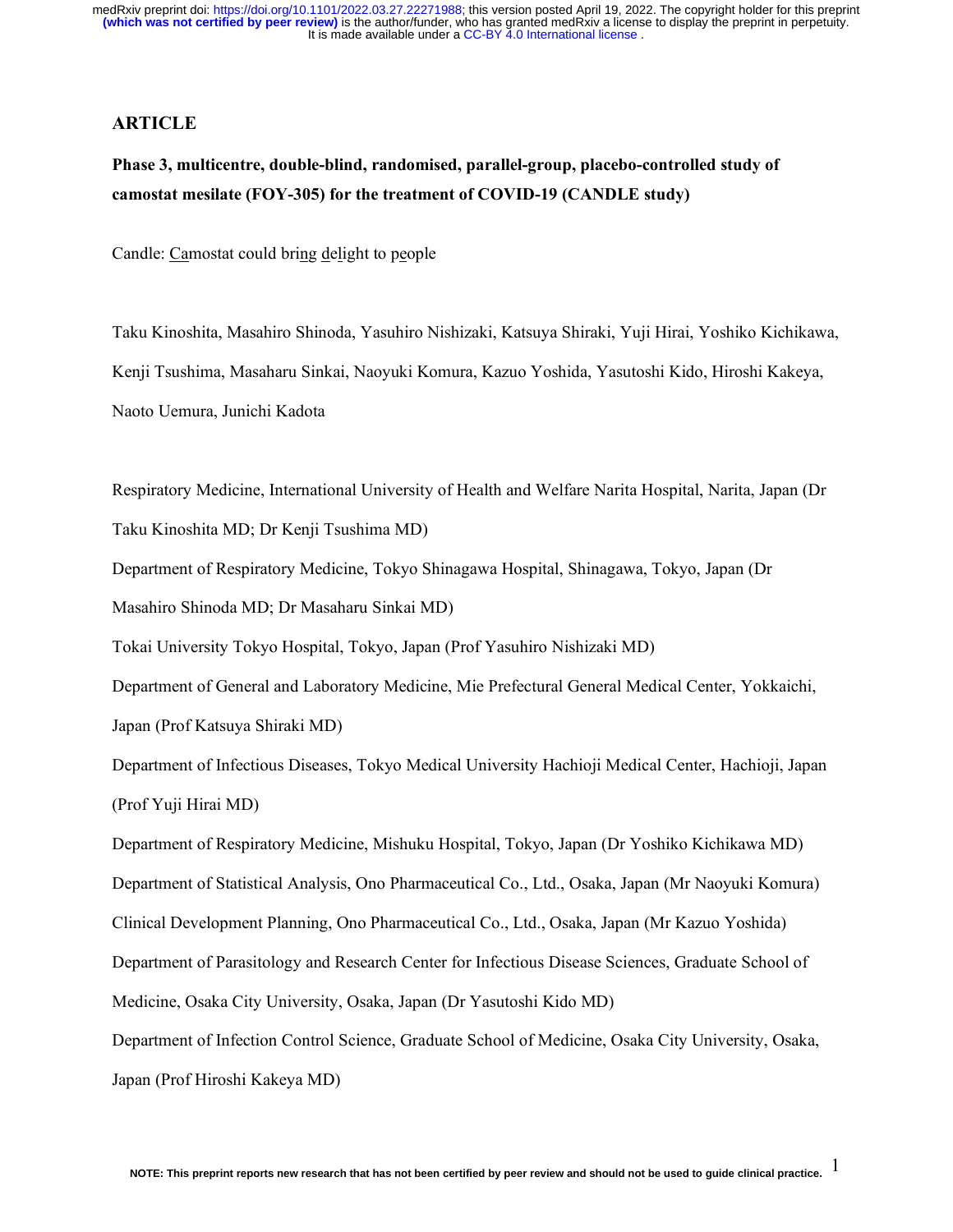Department of Clinical Pharmacology and Therapeutics and Department of Respiratory Medicine and Infectious Diseases, Faculty of Medicine, Oita University, Oita, Japan (Prof Naoto Uemura MD; Emeritus Prof, Director Junichi Kadota MD)

Nagasaki Harbor Medical Center, Nagasaki, Japan (Emeritus Prof, Director Junichi Kadota MD)

# **Corresponding author**

## Naoto Uemura

Department of Clinical Pharmacology and Therapeutics, Faculty of Medicine, Oita University,

1-1 Idaigaoka, Hasama-machi, Yufu-shi 879-5593, Japan

Tel: +81-97-586-5952

Fax: +81-97-549-6044

E-mail: uemura@oita-u.ac.jp

**Word count, abstract:** 242 (limit: 250)

**Word count, text:** 4263 (limit: 4500)

**Number of tables/figures:** 3/4

## **Appendix:**

- IRB information
- Sample size calculation
- 9 Tables
- CONSORT Checklist
- Study protocol (separate file)

### **Prior publication**

None.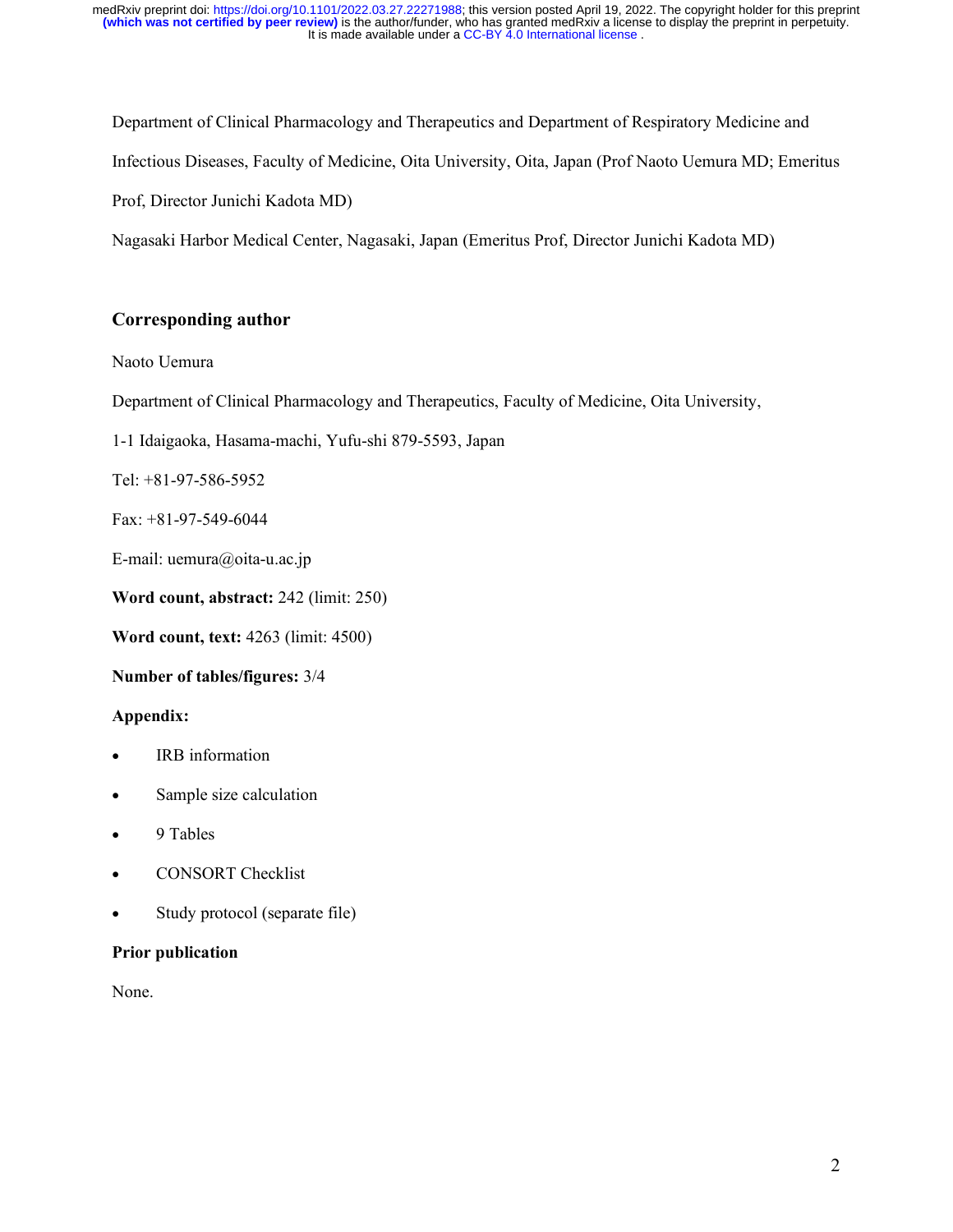### **RESEARCH IN CONTEXT PANEL**

#### **Evidence before this study**

SARS-CoV-2 infection (COVID-19), as a significant global health threat, is characterised by broad symptoms and varying disease severity. At the time of planning this study, there were no specific treatments for COVID-19 beyond the use of antiviral drugs, steroids and, in severe cases, ventilation with oxygen. Pre-clinical screening studies revealed the spike (S) protein of SARS-CoV-2 bind to angiotensin converting enzyme II (ACE2) on the host cell membrane. The S protein is then cleaved by a type II transmembrane serine protease (TMPRSS2) as an essential enzyme for the viral entry into host cells. *In vitro* drug-screening studies have shown that drugs that block binding of the S protein to ACE2 can prevent viral entry into a cell line derived from human airway epithelium. The studies identified 4-(4 guanidinobenzoyloxy)phenylacetic acid, the active metabolite of a serine protease inhibitor (camostat mesilate, FOY-305), as a candidate inhibitor of SARS-CoV-2 entry into humans. A retrospective study of critically ill COVID-19 patients with organ failure revealed a decline in disease activity within 8 days of admission among patients treated with camostat mesilate. In consideration of the preclinical and early clinical evidence, it was hypothesised that camostat mesilate is an effective treatment for patients with COVID-19. Therefore, we planned and executed a phase 3, randomised, double-blind, placebo-controlled study to investigate the efficacy and safety of camostat mesilate for the treatment of patients with mild to moderate COVID-19 infection with or without symptoms. The primary endpoint was the time to the first two consecutive negative tests for SARS-CoV-2. No controlled clinical studies of camostat mesilate had been conducted at the time of planning this study.

#### **Added value of this study**

The results of this randomised controlled trial revealed that camostat mesilate, administered at a dose of 600 mg qid for up to 14 days, was no more effective than placebo, based on upper airway viral clearance in patients with mild to moderate SARS-CoV-2 infection with or without symptoms. Furthermore, there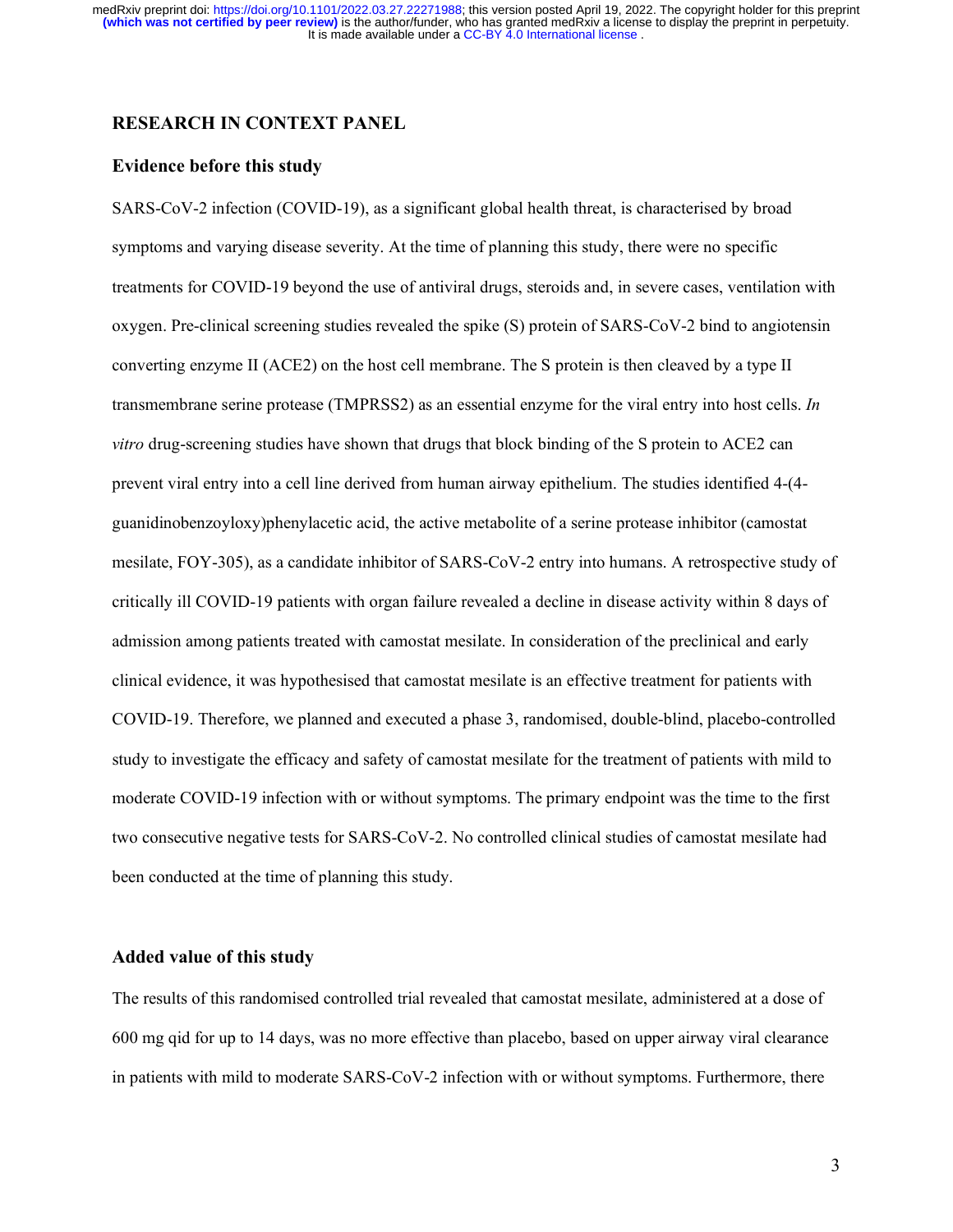were no differences between the study groups in terms of other efficacy endpoints. This study used a dose that was four to eight times higher than the clinical doses of camostat mesilate used in Japan for the acute symptoms of chronic pancreatitis and postoperative reflux oesophagitis. The study identified no additional safety concerns beyond those already known for camostat mesilate.

### **Implications of all available evidence**

After starting this study, another randomised, placebo-controlled study reported the efficacy and safety of camostat mesilate for the treatment of patients with COVID-19, albeit at a lower dose of 200 mg three times daily. That study also found no difference between camostat mesilate and placebo for the primary endpoint (the time to discharge or a clinical improvement in clinical severity of at least two points on a seven-point ordinal scale). Along with this evidence, our study did not support the use of camostat mesilate as a treatment option for COVID-19. However, since the administration of camostat mesilate was started after the onset of symptoms and presumably the peak viral load, we cannot exclude the possibility that camostat mesilate may be effective if administration is started earlier in the course of infection, or perhaps as prophylactic use in close contacts.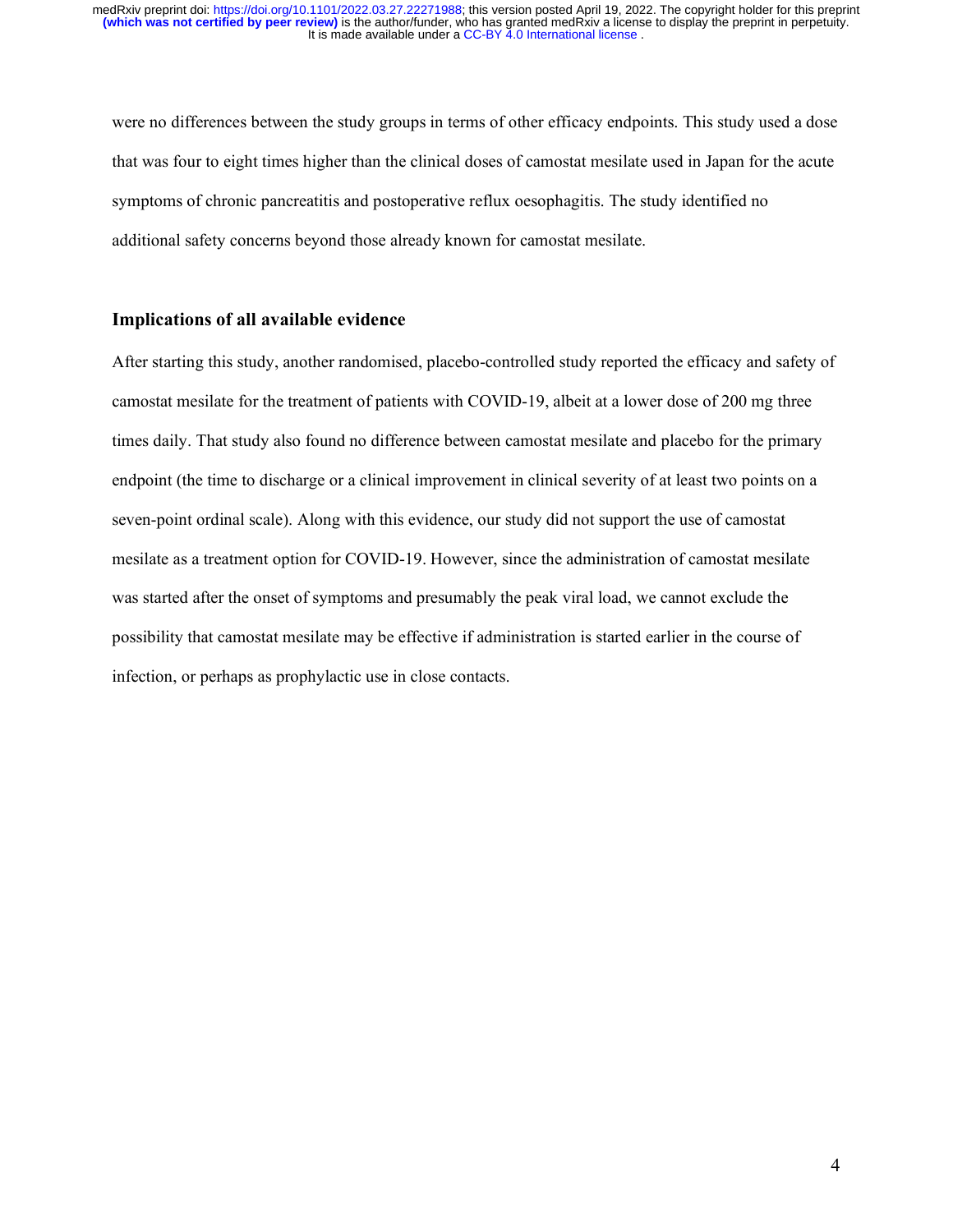## **ABSTRACT**

**Background:** *In vitro* drug-screening studies have indicated that camostat mesilate (FOY-305) may prevent SARS-CoV-2 infection into human airway epithelial cells. This study was conducted to investigate whether camostat mesilate is an effective treatment for SARS-CoV-2 infection (COVID-19). **Methods:** This was a phase 3, multicentre, double-blind, randomised, parallel-group, placebo-controlled study. Patients were enrolled if they were admitted to a hospital within 5 days of onset of COVID-19 symptoms or within 5 days of a positive test for asymptomatic patients. Severe cases (e.g., those requiring oxygenation/ventilation) were excluded. Patients were administered camostat mesilate (600 mg qid; four to eight times higher than the clinical doses in Japan) or placebo for up to 14 days. The primary efficacy endpoint was the time to the first two consecutive negative tests for SARS-CoV-2.

**Findings:** One-hundred and fifty-five patients were randomised to receive camostat mesilate (n=78) or placebo  $(n=77)$ . The median time to the first test was 11 days in both groups, and conversion to negative status was observed in 60·8% and 63·5% of patients in the camostat mesilate and placebo groups, respectively. The primary (Bayesian) and secondary (frequentist) analyses found no significant differences in the primary endpoint between the two groups. No additional safety concerns beyond those already known for camostat mesilate were identified.

**Interpretation:** Camostat mesilate is no more effective, based on upper airway viral clearance, than placebo for treating patients with mild to moderate SARS-CoV-2 infection with or without symptoms. **Funding:** Ono Pharmaceutical Co., Ltd.

**Key words:** camostat mesilate, COVID-19, randomised controlled trial, SARS-CoV-2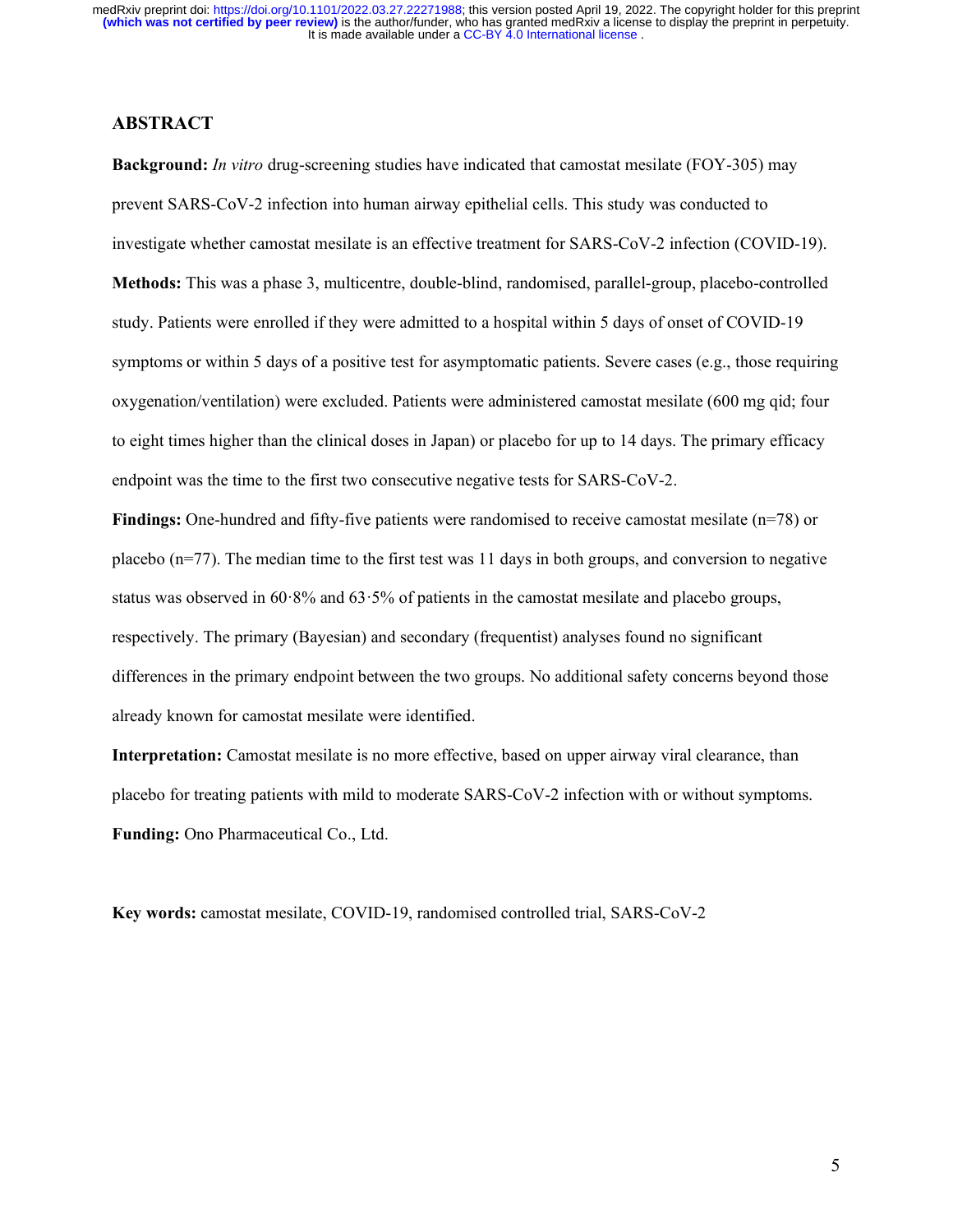### **INTRODUCTION**

SARS-CoV-2 is a highly transmissible virus that causes a potentially severe infection (COVID-19), which is continuing to spread worldwide and thus represents a significant global health threat.<sup>1,2</sup> The symptoms and severity of COVID-19 vary considerably. Some patients develop advanced disease within about 10 days of onset, with life-threatening symptoms, including severe inflammatory reactions, dyspnoea, and severe acute pneumonia.3,4 Another challenge is the emergence of novel variants displaying altered transmissibility, infectiveness, disease severity, and mortality risk.

Currently, severe cases are generally treated with remdesivir, dexamethasone and symptomatic therapies. However, appropriate treatments have not been established for asymptomatic patients or patients with moderate symptoms who do not require oxygen therapy. Convenient oral drugs that can be prescribed to patients recuperating at home or other outpatient settings are also needed.

As one potential therapeutic target, it was discovered that the spike protein (S protein) of SARS-CoV-2 binds to angiotensin converting enzyme II (ACE2) on the host cell membrane as a functional receptor.<sup>5,6</sup> The S protein is then cleaved into S1 and S2 by host-derived protease activity. The S1 fragment binds to ACE2 and the S2 fragment is cleaved by a type II transmembrane serine protease (TMPRSS2) expressed on the host cell membrane. These steps promote fusion of the viral envelope (outer membrane) with the cell membrane. Therefore, ACE2 and TMPRSS2, which are expressed on airway epithelial cells, are key factors in SARS-CoV-2 infection. *In vitro* drug-screening studies have indicated that 4-(4 guanidinobenzoyloxy)phenylacetic acid (GBPA), the active metabolite of the serine protease inhibitor camostat mesilate (FOY-305), inhibits TMPRSS2 and prevents SARS-CoV-2 infection of a human airway epithelial cell-derived cell line (Calu-3 cells).<sup>6-13</sup>

Repurposing drugs that have already been approved for other indications may help facilitate the drug development process and shorten the development time.<sup>14,15</sup> In Japan, camostat mesilate is an oral drug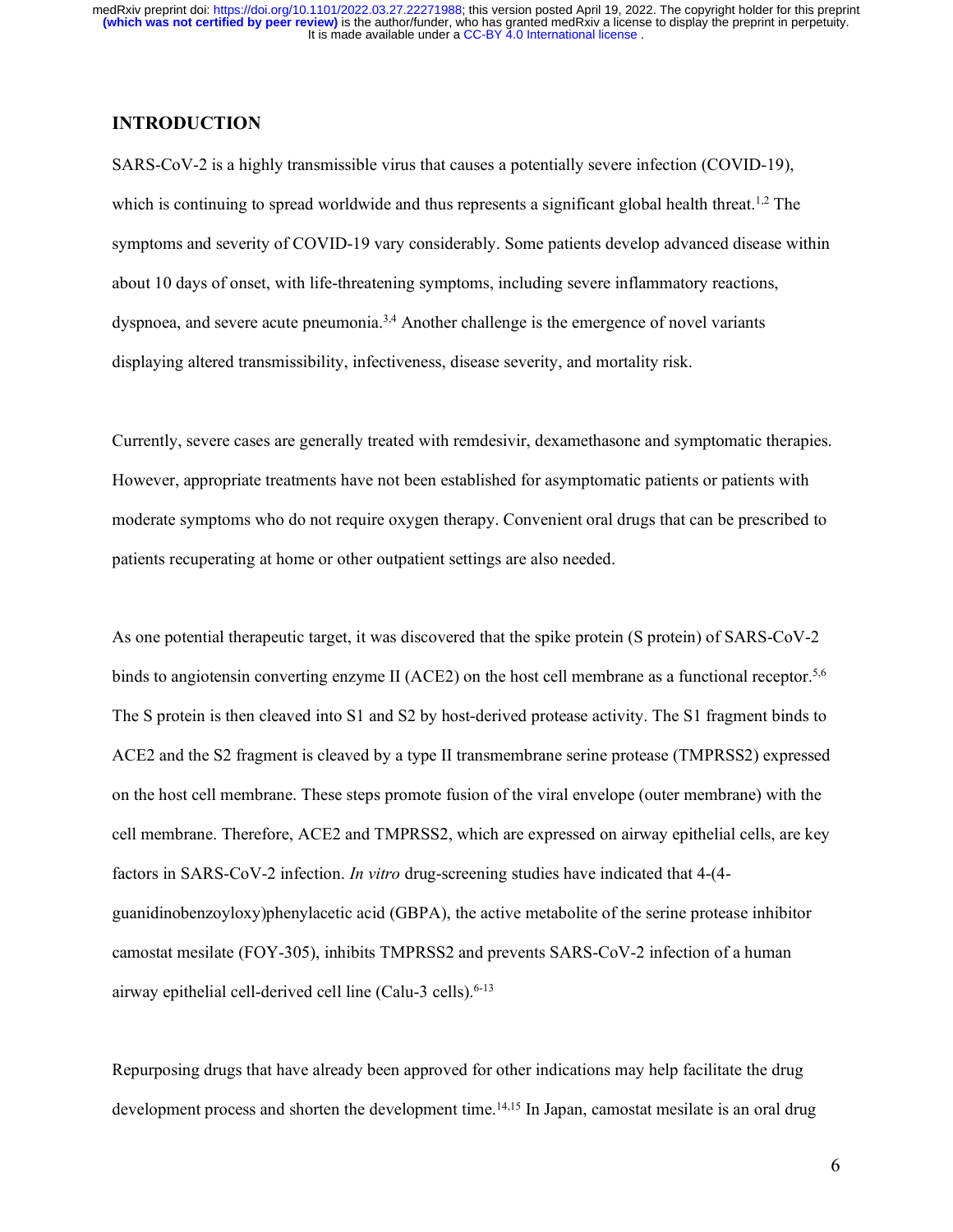that has been used to treat the acute symptoms of chronic pancreatitis and postoperative reflux oesophagitis for more than 30 years, and has shown a good safety profile over this period of time.16

Based on the preclinical evidence, it has been postulated that camostat mesilate may also be useful for treating COVID-19. In support of this hypothesis, one retrospective study of critically ill COVID-19 patients with organ failure treated in an intensive care unit revealed a decline in disease activity within 8 days of admission among patients treated with camostat mesilate but not in patients treated with hydroxychloroquine.<sup>17</sup> This clinical improvement was accompanied by a decline in inflammatory markers, such as C-reactive protein and interleukin-6, and increased oxygenation.

This double-blind Phase 3 study was conducted to evaluate the efficacy and safety of camostat mesilate and hence explore the role of TMPRSS2 as a potential treatment target for mild to moderate SARS-CoV-2 infection with or without symptoms.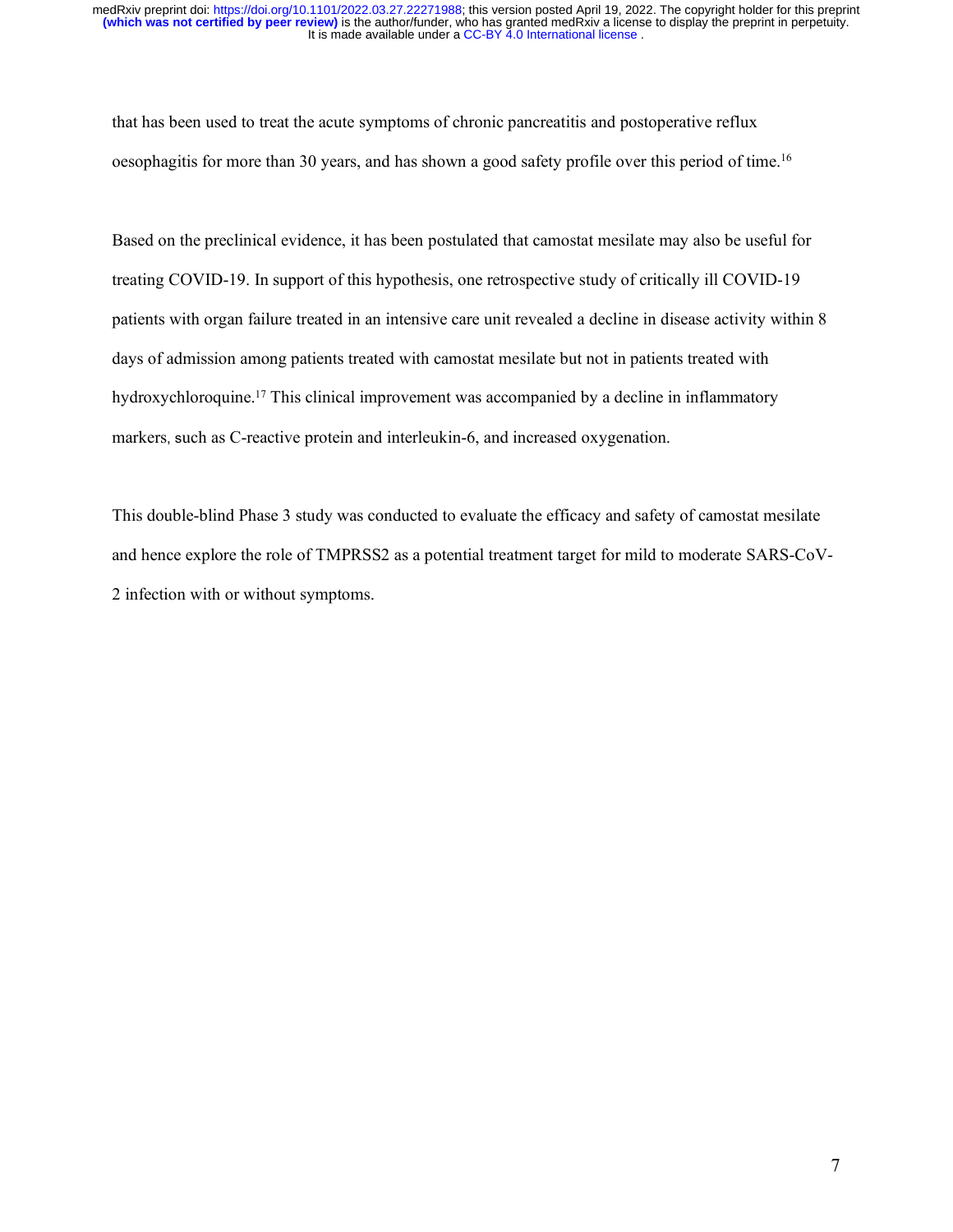## **METHODS**

Further information about the design of this study, including patient eligibility, is available in the English version of the **study protocol** (**appendix**).

### **Ethics**

This study adhered to the Declaration of Helsinki, Good Clinical Practice, and relevant local/international guidelines. The protocol and patient consent forms were approved by the ethics committees or institutional review boards at all participating institutions (**appendix p 1**).

#### **Patients**

Patients aged at least 18 years were eligible for this study if they were admitted to the participating hospitals within 5 days of onset of SARS-CoV-2 symptoms or within 5 days of a positive test for asymptomatic patients. SARS-CoV-2 infection must have been tested using a standard method at the time the study was conducted (e.g., reverse transcriptase-polymerase chain reaction [RT-PCR] test, loopmediated isothermal amplification [LAMP] test, or antigen test). Only patients with asymptomatic/mild or moderate infection were eligible. Patients with severe infection, such as those requiring oxygenation, ventilation, or admission to an intensive care unit were excluded. Major exclusion criteria were prior history of SARS-CoV-2 infection, history of vaccination for SARS-CoV-2, and history of treatment with camostat mesilate or nafamostat mesilate. Further eligibility criteria are described in the **study protocol** (**appendix**). All patients provided informed consent.

### **Study design**

The study comprised a double-blind phase (up to 14 days) in which they were randomised to receive camostat mesilate or placebo, and a 2-week follow-up period after the last dose of the study drug.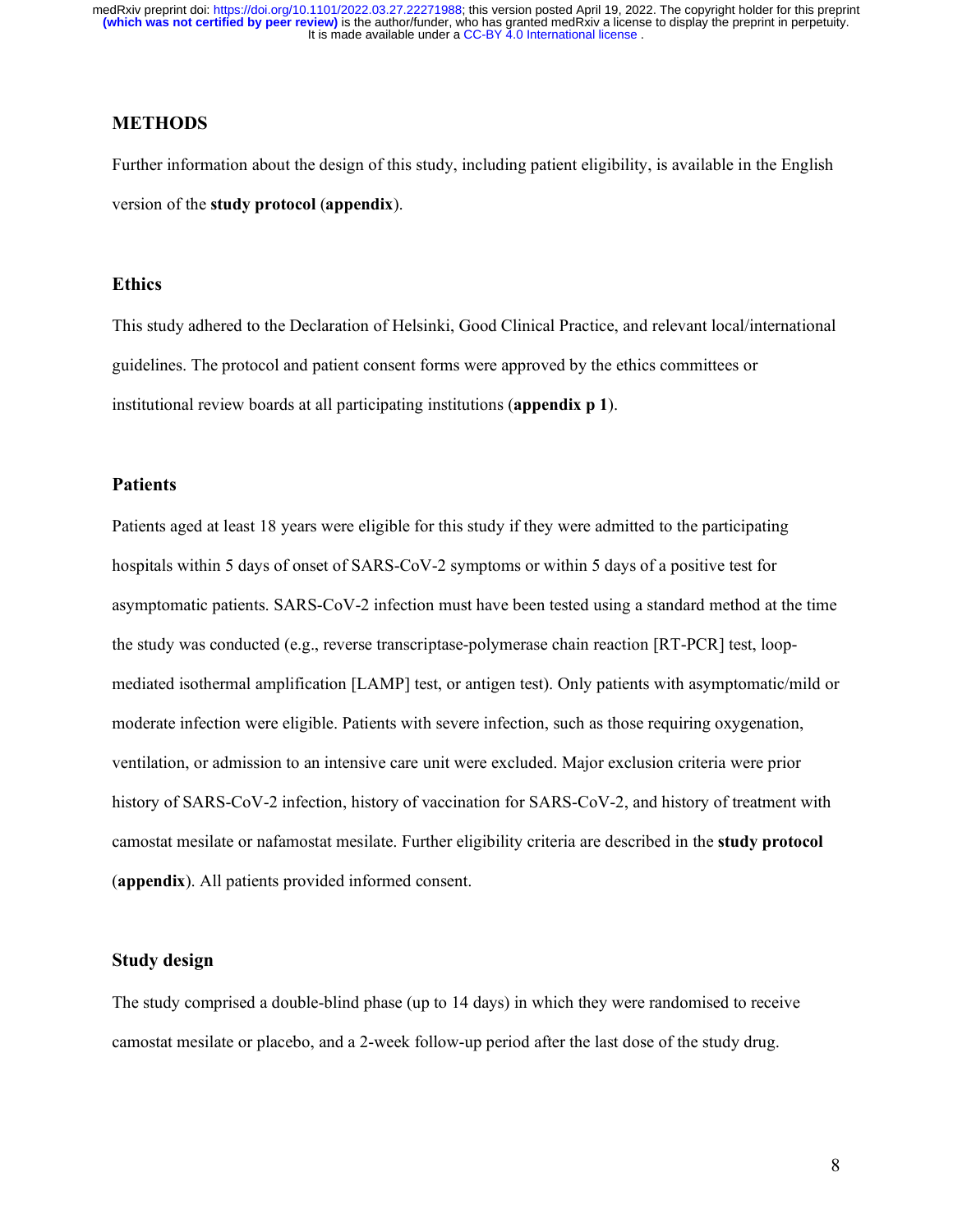Randomisation was performed using a minimisation method with the following randomisation factors: medical institution, age (at least 65 *vs* less than 65 years), and absence/presence of underlying diseases (chronic respiratory disease, chronic kidney disease, diabetes mellitus, hypertension, cardiovascular diseases, and obesity [body mass index, BMI, at least 30 kg/m2]). Patients were enrolled, randomised, and allocated to the appropriate treatments by the investigators/subinvestigators using an interactive web response system, which was managed by the sponsor.

The length of the double-blind period (up to 14 days) was chosen because of the typical clinical course.<sup>18</sup>

There were no changes to the study that were implemented after commencing enrolment.

### **Interventions**

Eligible patients were allocated to either camostat mesilate or placebo film-coated tablets, which were visually indistinguishable in appearance and packaging, to be administered at a dose of 600 mg four times daily (qid; before breakfast, before lunch, before dinner, and bedtime) for up to 14 days. The administration status was confirmed by clinical study staff, such as the principal investigator. The dose of camostat mesilate was chosen based on  $(1)$  preclinical EC<sub>50</sub> values, which determined the clinical target exposures; (2) modelling and simulation to predict high dose exposure in the clinic; and (3) a results of a Phase 1 study of the safety and pharmacokinetics of camostat mesilate at 600 mg qid in healthy Japanese volunteers. 19

During the study, it was prohibited to administer drugs with antiviral effects (e.g., remdesivir, favipiravir, ciclesonide, nafamostat mesilate, hydroxychloroquine, ivermectin, combination drug of lopinavir and ritonavir, povidone-iodine) and drugs with anticytokine effects (e.g., tocilizumab, Janus kinase inhibitors) from the day of onset of symptoms until completion of the study. However, these drugs could be continued at the same dose in patients already using these to treat a pre-existing comorbidity. The use of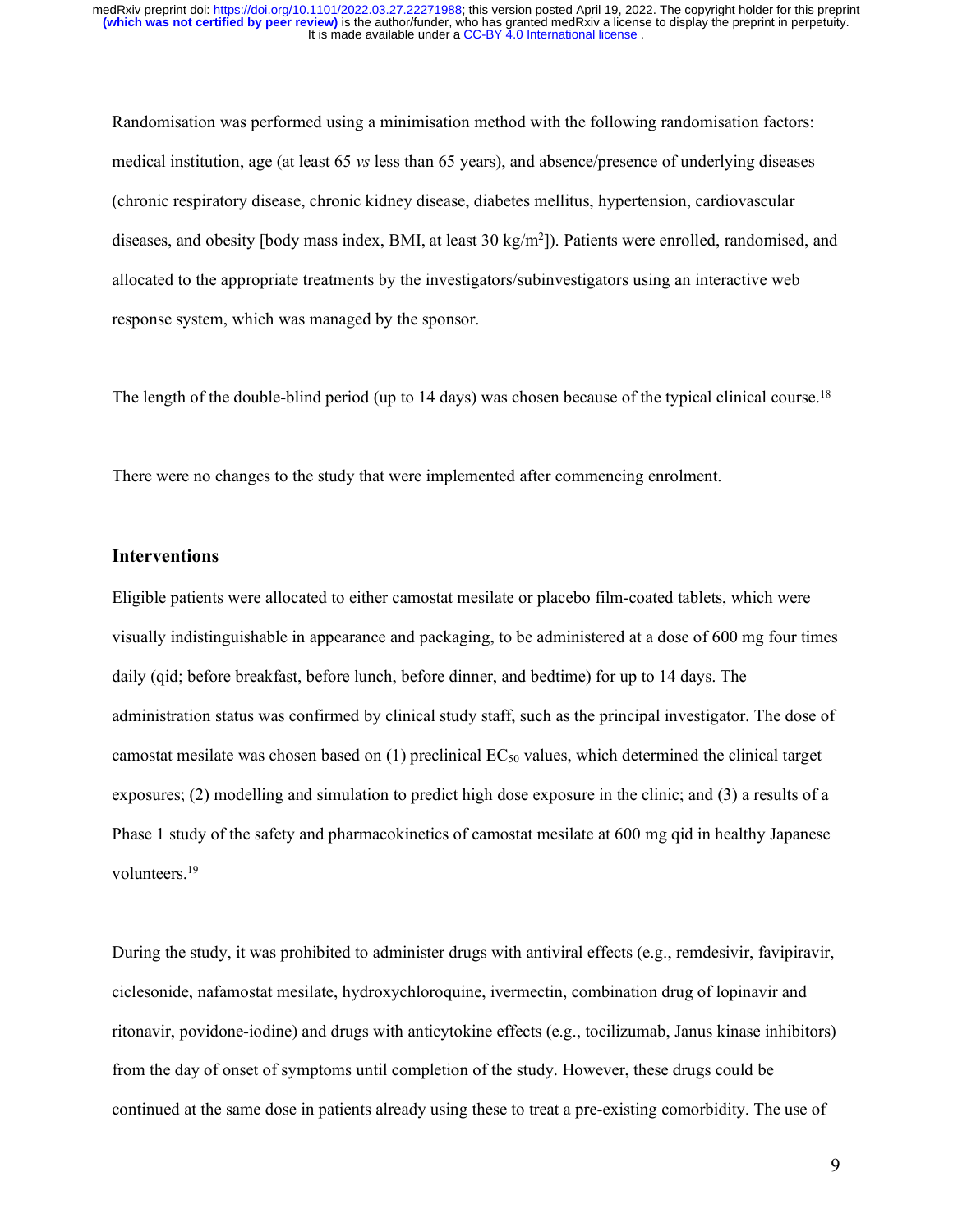other unapproved drugs or camostat mesilate as a commercial product was prohibited.

In the randomised period, the allocated treatment was to be discontinued in accordance with the study criteria listed in **appendix p 4** (**table S1)**, which included patient request, emergence of an adverse event that made it difficult to continue the study, negative test for SARS-CoV-2 on two consecutive occasions, and increasing disease severity (exacerbation of pneumonia and  $SpO<sub>2</sub>$  of 93% or less despite oxygen therapy). Efficacy evaluations were not conducted after confirmation of SARS-CoV-2 negativity. Treatments beyond day 14 were at the attending physician's discretion or institutional policies and were not recorded.

### **Endpoints**

The primary efficacy endpoint was the time to the first two consecutive negative SARS-CoV-2 tests performed at the hospital's local laboratory. The local tests were used for the primary endpoint in consideration of the time involved to send and analyse samples at the central laboratory and the potential difficulty of hospitalizing patients until the central laboratory had processed the tests.

Secondary efficacy endpoints were the time to the first two consecutive negative SARS-CoV-2 tests performed at the central laboratory, the proportion of patients testing negative for SARS-CoV-2, ordinal scale for disease severity (**appendix p 5** [table S2]),<sup>20</sup> the proportion of patients requiring mechanical ventilation, and survival.

Exploratory efficacy endpoints were the SARS-CoV-2 viral load (measured at the central laboratory), presence of lung lesions on chest imaging, time to resolution of clinical symptoms, proportion of patients in whom the clinical symptoms resolved, and antibody responses (IgM and IgG; measured at the central laboratory).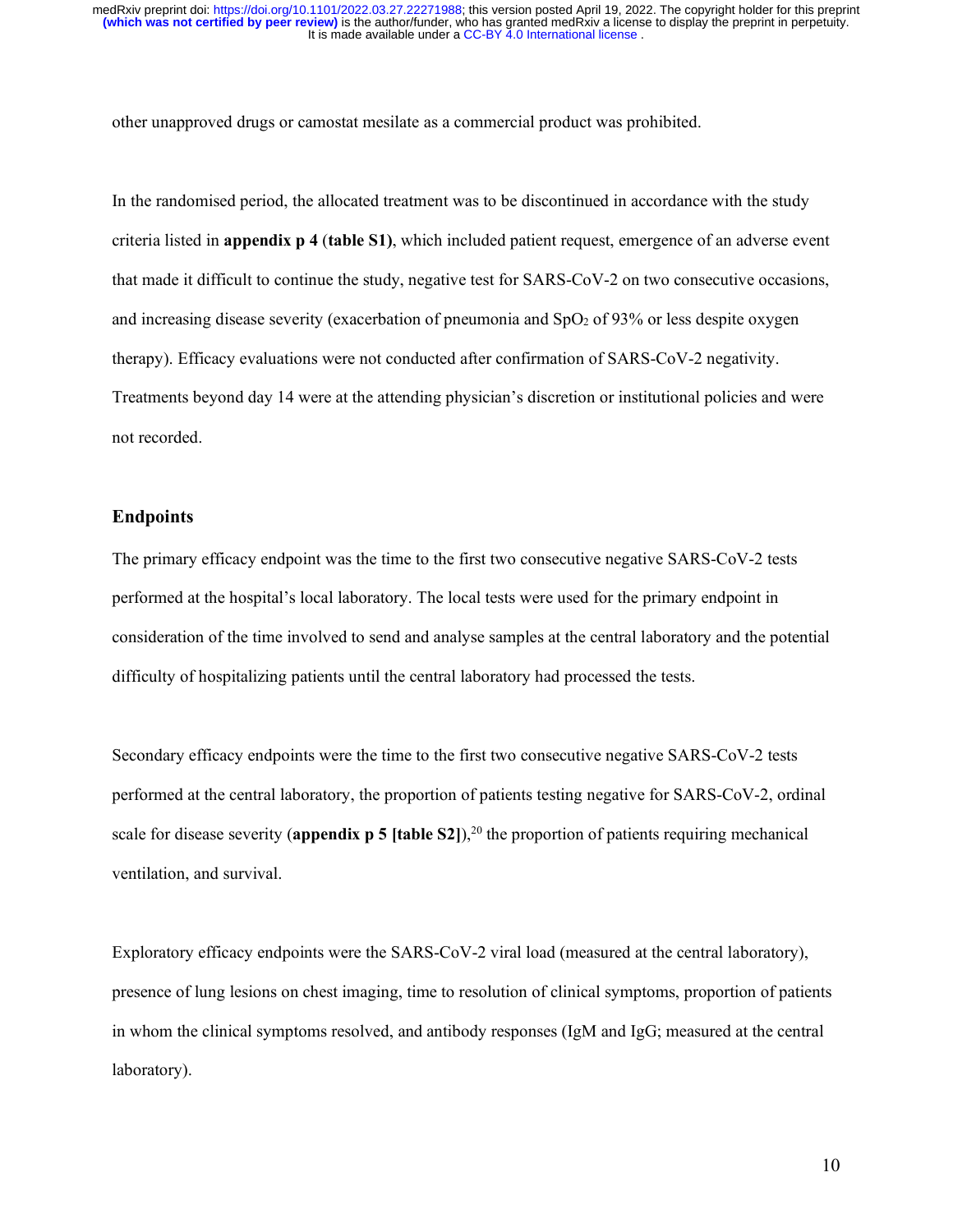IgM and IgG targeting the spike protein of the virus were detected using a lateral flow immunofluorescence assay kit (SARS-CoV-2 IgM and IgG Quantum Dot Immunoassay, Mokobio Biotechnology R&D, Rockville, MD, USA). The fluorescence signal was semiquantified by an immunofluorescence analyser (Mokosensor-Q100, Mokobio Biotechnology R&D).

SARS-CoV-2 tests were performed daily throughout the treatment period at each hospital's laboratory using the locally available methods. For the central evaluations, samples were sent to a central laboratory and analysed using a standardised RT-PCR method.

Safety evaluations included monitoring of adverse events, laboratory tests, vital signs, and 12-lead electrocardiography throughout the study.

#### **Statistical analyses**

The objective of this study was to establish superiority of camostat mesilate over placebo in patients with COVID-19 using the time to negative SARS-CoV-2 test as the primary endpoint.

The criteria for effectiveness were a Bayesian posterior probability of at least 92% with a hazard ratio exceeding 1.0. The criteria for ineffectiveness were a Bayesian posterior probability of 8% or less with a hazard ratio exceeding 1.0.

The time to a negative SARS-CoV-2 test was assumed to follow an exponential distribution, with a median time of 14 days in the placebo group and a median time of 7 to 8 days in the camostat mesilate group. The probabilities of meeting the assessment of effectiveness or ineffectiveness with 50 patients per group (100 in total) were calculated at various analysis time-points by applying numerical simulations in SAS version 9.4. Because the timing of the interim analysis was dependent on the status of the COVID-19 outbreak, numerical simulations were performed, assuming the time-points when 40 to 80 subjects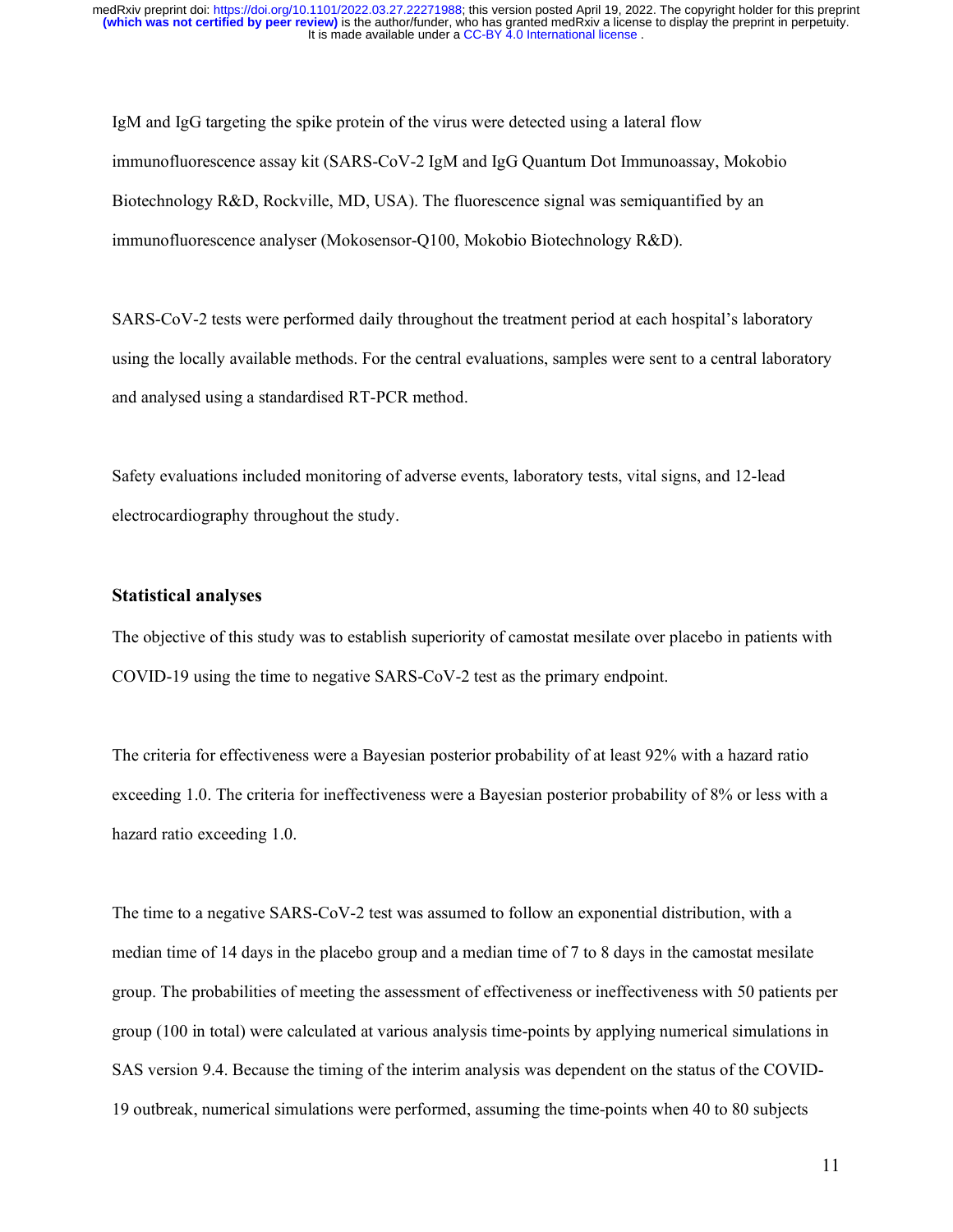would have been randomised. The prior distribution of the regression coefficient was assumed to be uniform. Based on the numerical experiment, irrespective of which time-point the interim analysis was performed, the probability that treatment would be effective was 75% to 90% if the median duration was 7 or 8 days in the camostat mesilate group. Moreover, if the median duration was 14 days, the probability that treatment was effective was controlled within 10%. (**appendix p 2 [sample size calculation]**). From these data, we therefore considered it was possible to demonstrate superiority of camostat mesilate over placebo with a sample size of 100 patients (50 patients per group).

A modified intention-to-treat analysis set was used for efficacy analyses by excluding any patients who tested negative for SARS-CoV-2 on day 1 (local laboratory tests). All analyses were performed on an asrandomised basis. The safety analysis set comprised all patients who received at least one dose of the allocated drug.

Baseline characteristics were analysed using descriptive statistics, including numbers (proportions) of patients and summary statistics, as appropriate.

For the primary endpoint, the time to SARS-CoV-2 negativity (in days) was calculated as the date of the first (of two consecutive) SARS-CoV-2 negativity test minus the date of randomisation plus one. The events and reasons for censoring patients in this analysis are defined in **appendix p 6** (**table S3**). Cox proportional hazards model stratified by the randomisation factors (age and underlying disease) was used to determine the posterior mean hazard ratio with two-sided 95% credible intervals for the camostat mesilate group relative to the placebo group. The distribution of the regression coefficients was assumed to be uniform. In a secondary analysis, we applied the log-rank test stratified by age and underlying disease and plotted Kaplan–Meier curves for both groups to calculate the median time to SARS-CoV-2 negativity and 95% confidence intervals were calculated using the Brookmeyer–Crowley method with double log transformation. As a sensitivity analysis, we investigated the influence of patients who tested

12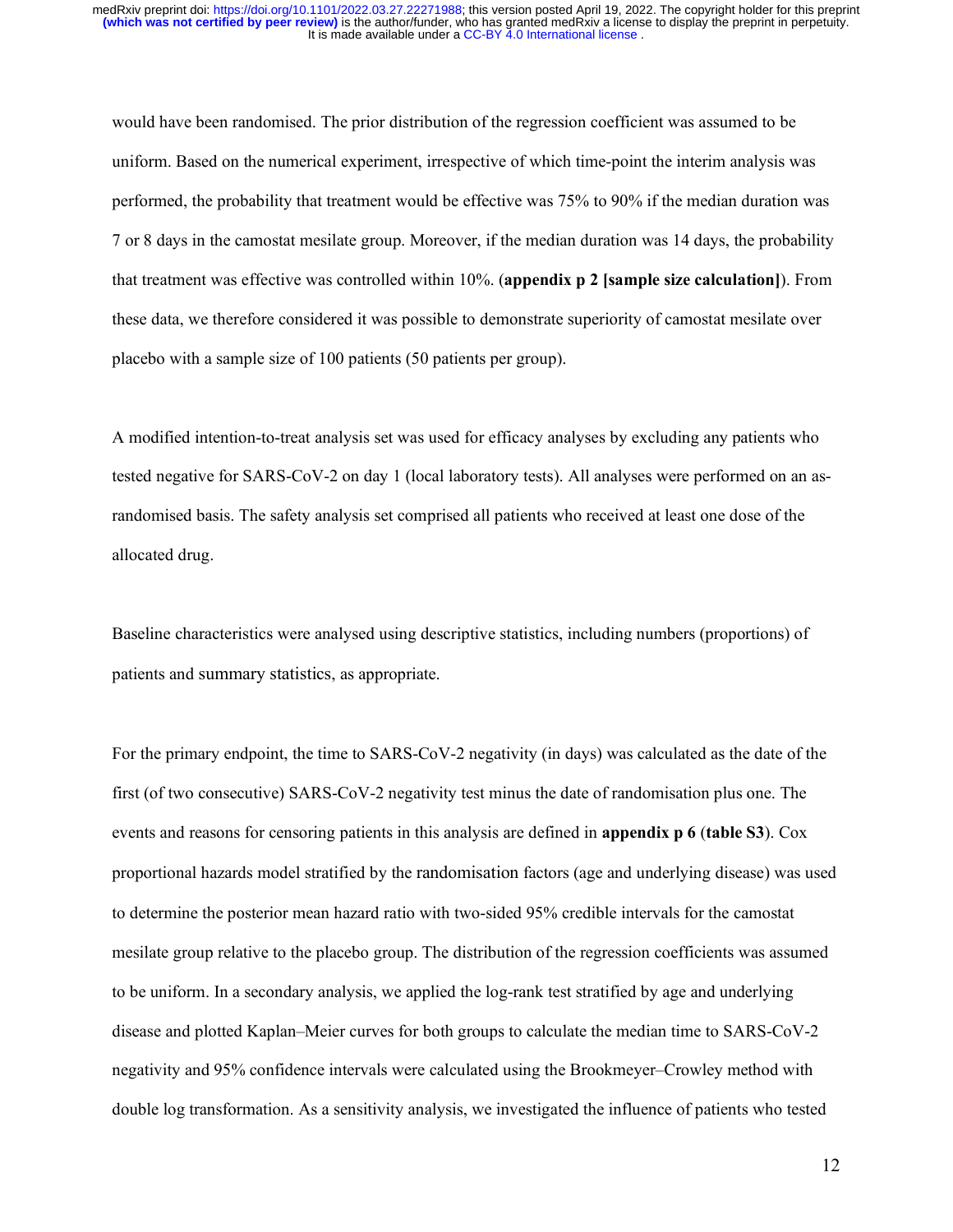positive for SARS-CoV-2 *after* conversion to a SARS-CoV-2 negative status. The events and reasons for censoring patients in this analysis are defined in **appendix p 7** (**table S4**).

The proportions of patients negative for SARS-CoV-2, and the distribution of disease severity were compared between the two groups using the Mantel–Haenszel test stratified by the randomisation factors. The actual values for the ordinal scale of severity were compared between the treatment groups using the proportional odds model, which included treatment group and randomisation factors as factors. The median time to the resolution of clinical symptoms was estimated using the Kaplan–Meier method and 95% confidence intervals were calculated using the Brookmeyer–Crowley method with double log transformation. Changes in viral load, antibody responses (IgG and IgM), and safety outcomes were analysed descriptively in terms of the number and percentage of patients or summary statistics, as appropriate.

All tests were two-sided with a significance level of 5%. Because the primary analysis of the primary efficacy endpoint was based on Bayesian interim monitoring, a significance level was not applied. No adjustment for multiplicity between other endpoints or time-points was made.

Some changes in the statistical analyses were implemented before unblinding of the data. These additional analyses were performed to further evaluate efficacy, and are summarized in the **appendix p 8**  (**table S5**).

SAS version 9.4 (SAS Institute, Cary, NC, USA) was used for all statistical analyses.

The study was registered on ClinicalTrials.gov (NCT04657497) and the Japan Registry for Clinical Trials (jRCT2031200198).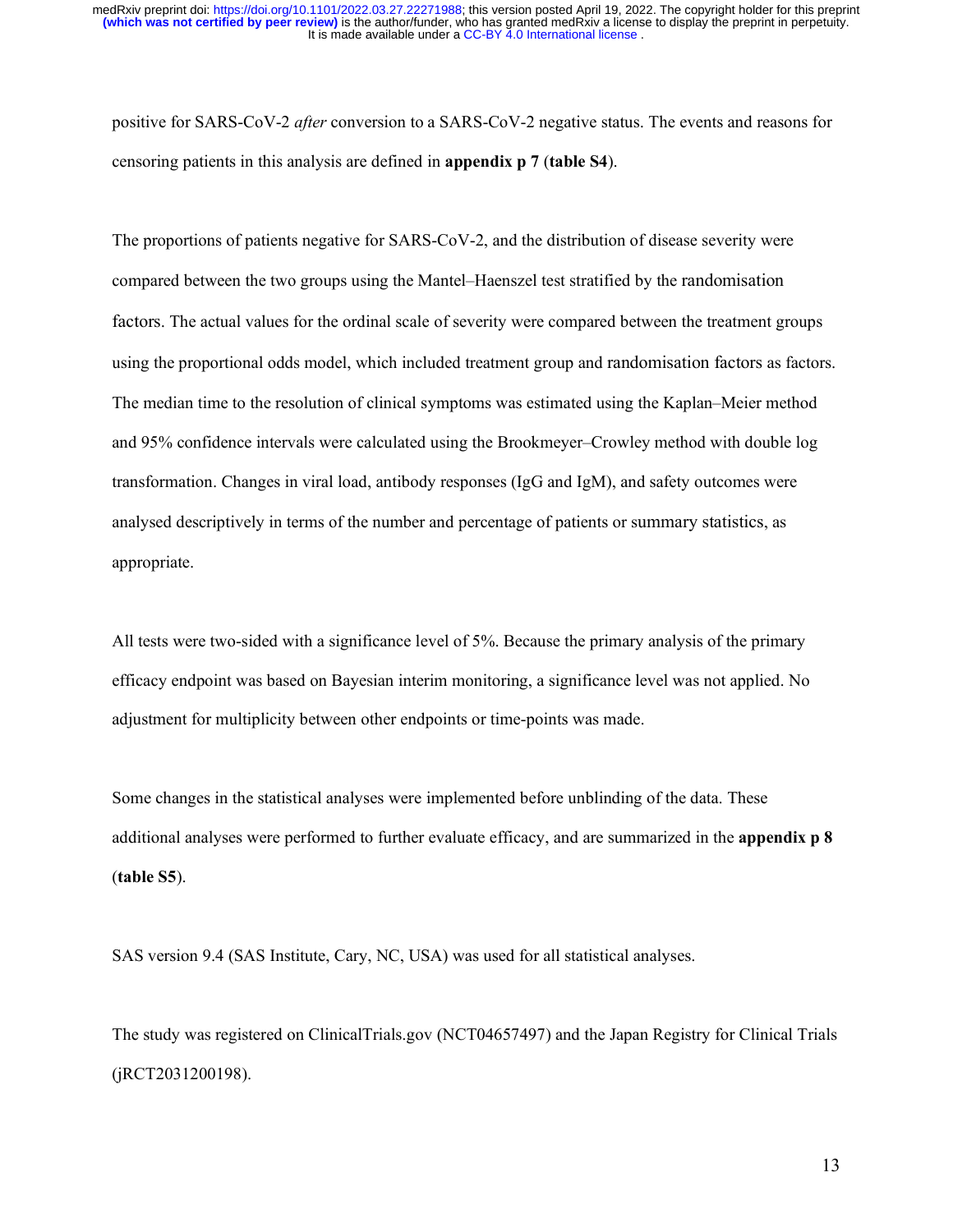## **Role of the funding source**

The study was funded by Ono Pharmaceutical Co., Ltd. The sponsor provided funding for the study and publication of the manuscript. Employees of the sponsor were involved in study design; collection, analysis, and interpretation of the data; and reviewed the manuscript. The corresponding author had full access to all the data and had final responsibility for the decision to submit for publication.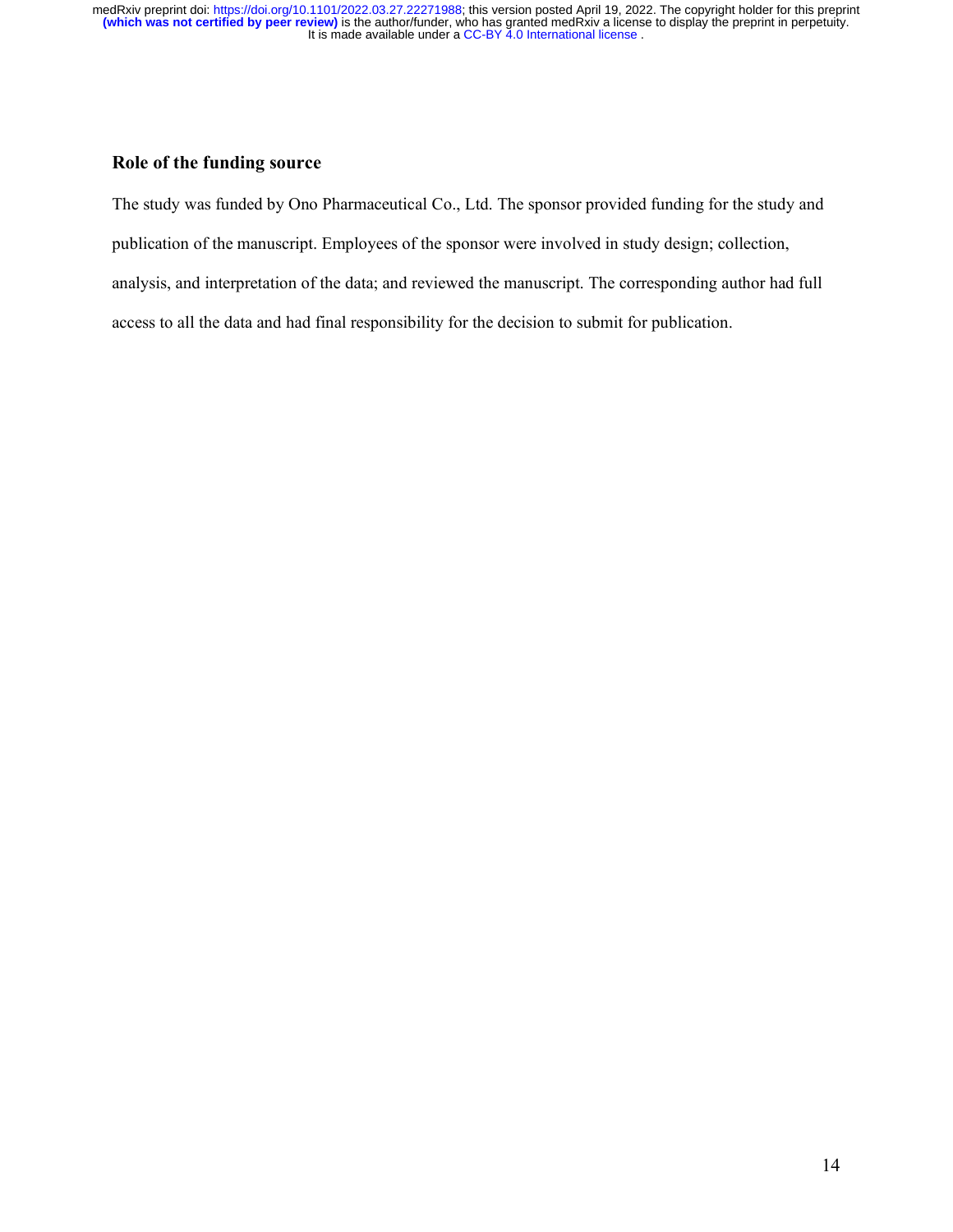### **RESULTS**

### **Patients**

Because patient enrolment progressed as planned, no interim analyses were conducted. Between November 2020 and March 2021, a total of 161 patients provided consent and 155 patients were randomised across 21 participating institutions: 78 to camostat mesilate and 77 to placebo (**figure 1**, **appendix p 9** [**table S6**]). Four patients in the camostat mesilate group and three in the placebo group were excluded from the modified intention-to-treat population due to negative SARS-CoV-2 tests on day 1; thus, the modified intention-to-treat analysis set comprised 74 patients in each group. Because one patient in each group did not receive the allocated treatment, the safety analysis set comprised 77 patients in the camostat mesilate group and 76 in the placebo group.

Among 155 patients, 78 (50·3%) were male and 77 (49·7%) were female, 59 (38·1%) were at least 65 years old, and 71 (45·8%) had at least one underlying disease, the most common being hypertension in 44 patients (28·4%) (**table 1**). The median interval between the onset of symptoms (date of positive test for asymptomatic patients) to date of registration was 4 days (range 0–5 days). RT-PCR was the predominant testing methods, being used for 142 patients (91·6%). Nasopharyngeal swabs were used in 108 patients  $(69.7%)$ , nasal swabs in 16 patents  $(10.3%)$ , and saliva samples in 30 patients  $(19.4%)$ . The median viral load was 6.91 log<sub>10</sub> copies/mL (range 3.40–9.40 log<sub>10</sub> copies/mL). All of the patients were hospitalised without requiring oxygen therapy (i.e. ordinal scale of 3). One hundred and eight patients had symptoms at registration. Both groups were very similar, demonstrating the robustness of the randomisation scheme.

During the treatment period, 134 of 155 patients discontinued treatment or dropped out from the study: 68 of 78 (87·2%) in the camostat mesilate group and 66 of 77 (85·7%) in the placebo group (**appendix p 9** [**table S6**]). The most frequent reason for discontinuation of treatment was two consecutive negative SARS-CoV-2 tests in accordance with the study protocol in the camostat mesilate (45 patients, 57·7%)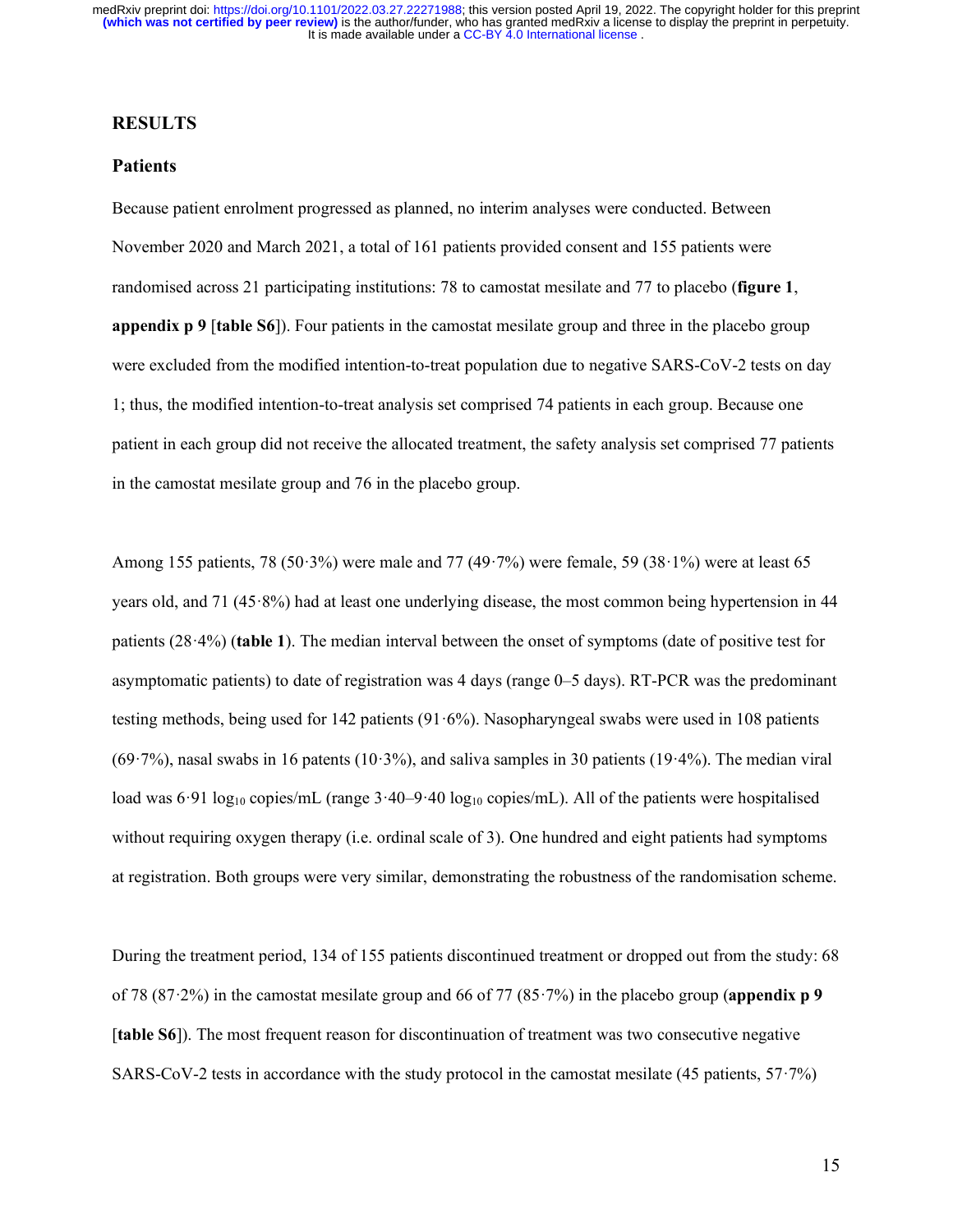and placebo (43 patients, 55 $\cdot$ 8%) groups. Seven of 78 (9 $\cdot$ 0%) patients in the camostat mesilate group and six of 77 (7 $\cdot$ 8%) in the placebo group withdrew at the patient's request.

#### **Time to SARS-CoV-2 negative test**

The median time to the first two consecutive SARS-CoV-2 negative tests (local laboratory) was 11 days in both groups (**figure 2**), with conversion to negative status by day 14 in 45 of 74 patients (60·8%) in the camostat mesilate group and 47 of 74 patients  $(63.5\%)$  in the placebo groups. The primary (Bayesian) and secondary (frequentist) analyses confirmed there was no significant difference in the primary endpoint between the two groups. Similar results were obtained in the results of the sensitivity analysis and central laboratory tests (**appendix p 10–11** [**tables S7 and S8**]). Subgroup analyses were also conducted to evaluate the potential influence of patient characteristics, such as underlying diseases and antibodies. However, there were no differences in the efficacy of camostat mesilate or placebo in terms of the time to a negative SARS-CoV-2 test among any of the subgroups evaluated, including the baseline viral load (**appendix p 12–13** [**table S9**]).

#### **Viral load**

The viral load was monitored daily in all patients. As illustrated in **figure 3**, the changes in viral load over time were comparable in both groups and there were no apparent differences at any time-point.

### **Ordinal scale of severity**

The distribution of the ordinal scale of severity was comparable in both groups, with no clear differences at any time (**figure 4**). The ordinal scale was grade 3 (hospitalised, no oxygen therapy) in most patients during the study period because all patients were hospitalised for SARS-CoV-2 testing; outpatients were not enrolled due to the risk of transmission. Nevertheless, none of the patients in either group required intubation/mechanical ventilation or ventilation plus additional organ support, and there were no deaths.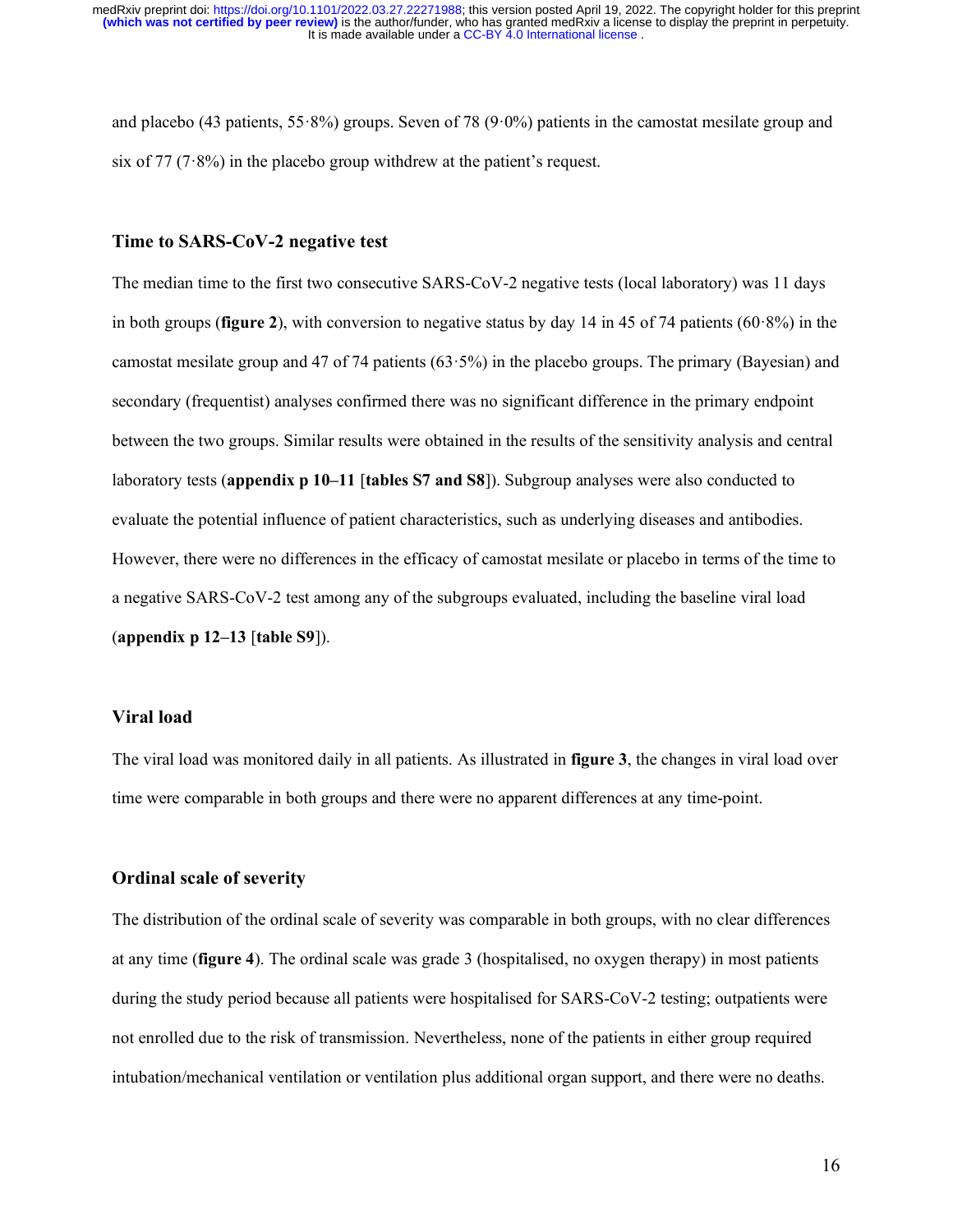The most severe case was a patient in the placebo group whose severity was classified as grade 5 (requiring non-invasive ventilation or high-flow oxygen therapy) on day 9. Other than the patient classified as grade 5 on day 9, none of the other patients in either group experienced a worsening in the ordinal scale by at least two categories at any time during the study.

### **Resolution of clinical symptoms**

The median time to resolution of clinical symptoms was 13 days in the camostat mesilate and 12 days in the placebo group (**table 2**).

### **Safety**

Adverse events occurred in 25 of 77 patients in the camostat mesilate group (32·5%) and in 31 of 76 patients in the placebo group (40·8%) (**table 3**). A serious adverse event (prinzmetal angina) occurred in one patient in the camostat mesilate group, but it was not considered related to the study drug. Adverse drug reactions were reported in nine patients in the camostat mesilate group and in seven patients in the placebo group. Two patients in the camostat mesilate group discontinued treatment due to adverse drug reactions (hepatic function abnormal and drug eruption). The most common types of adverse drug reactions in the camostat mesilate group were gastrointestinal disorders (**table 3**).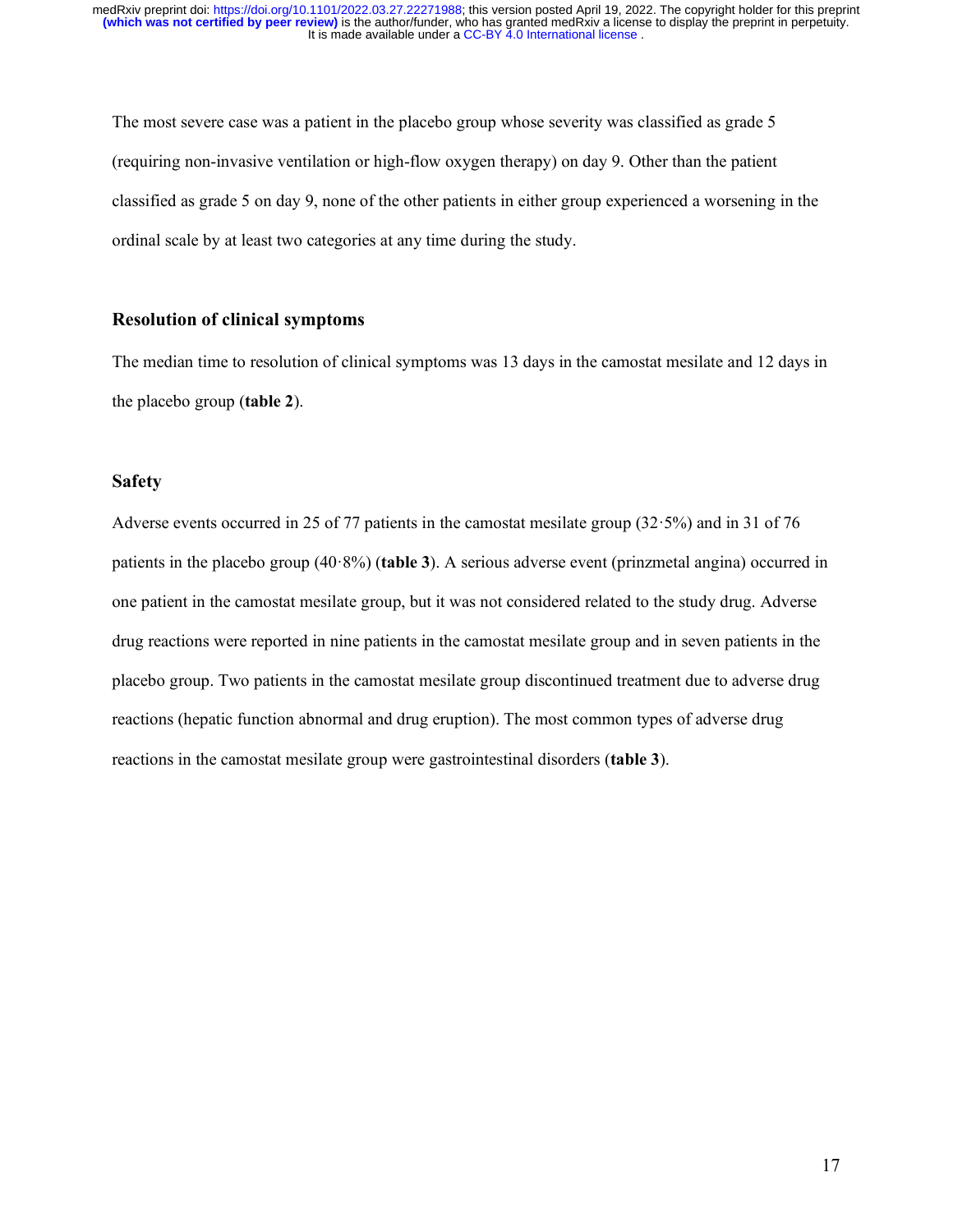### **DISCUSSION**

SARS-CoV-2 remains a clinically significant global health crisis and there remains an urgent, ongoing need to identify effective treatments. A number of preclinical studies have been conducted in the search for therapies for COVID-19. It was discovered that GBPA, the active metabolite of camostat mesilate, inhibits TMPRSS2 and prevents SARS-CoV-2 infection of human airway cells.<sup>6-13</sup> Furthermore, a smallscale retrospective study suggested a potential therapeutic effect of camostat mesilate in patients admitted to an intensive care unit. $21$ 

Despite promising results of preclinical studies, as well as a small retrospective study, the results of our study indicate that camostat mesilate is no more effective than placebo for treating patients with mild to moderate SARS-CoV-2 infection with or without symptoms. The lack of antiviral effect was demonstrated based on the median time to the first two consecutive SARS-CoV-2 negative tests (the primary endpoint) and the other clinical outcomes, with no statistically significant or clinically relevant differences between the two groups. Although this study investigated a high dose of camostat mesilate (600 mg qid; four to eight times higher than the clinical doses in Japan), no new safety concerns were identified.

Another large-scale study conducted in Denmark and Sweden also reported no benefit of administering camostat mesilate at a dose of 200 mg three times daily (lower than the dose used in our study, 600 mg qid) or placebo for 5 days in hospitalized patients. <sup>22</sup> The primary endpoint in that study was a composite of the time to discharge or a clinical improvement in clinical severity of at least two points on a sevenpoint ordinal scale. The median time to clinical improvement was 5 days in both groups.

From the data available to date, it is unclear why the findings of preclinical studies did not translate into a clinical effect. However, several factors related to the design of the study and the mechanism of action of camostat mesilate should be considered:

18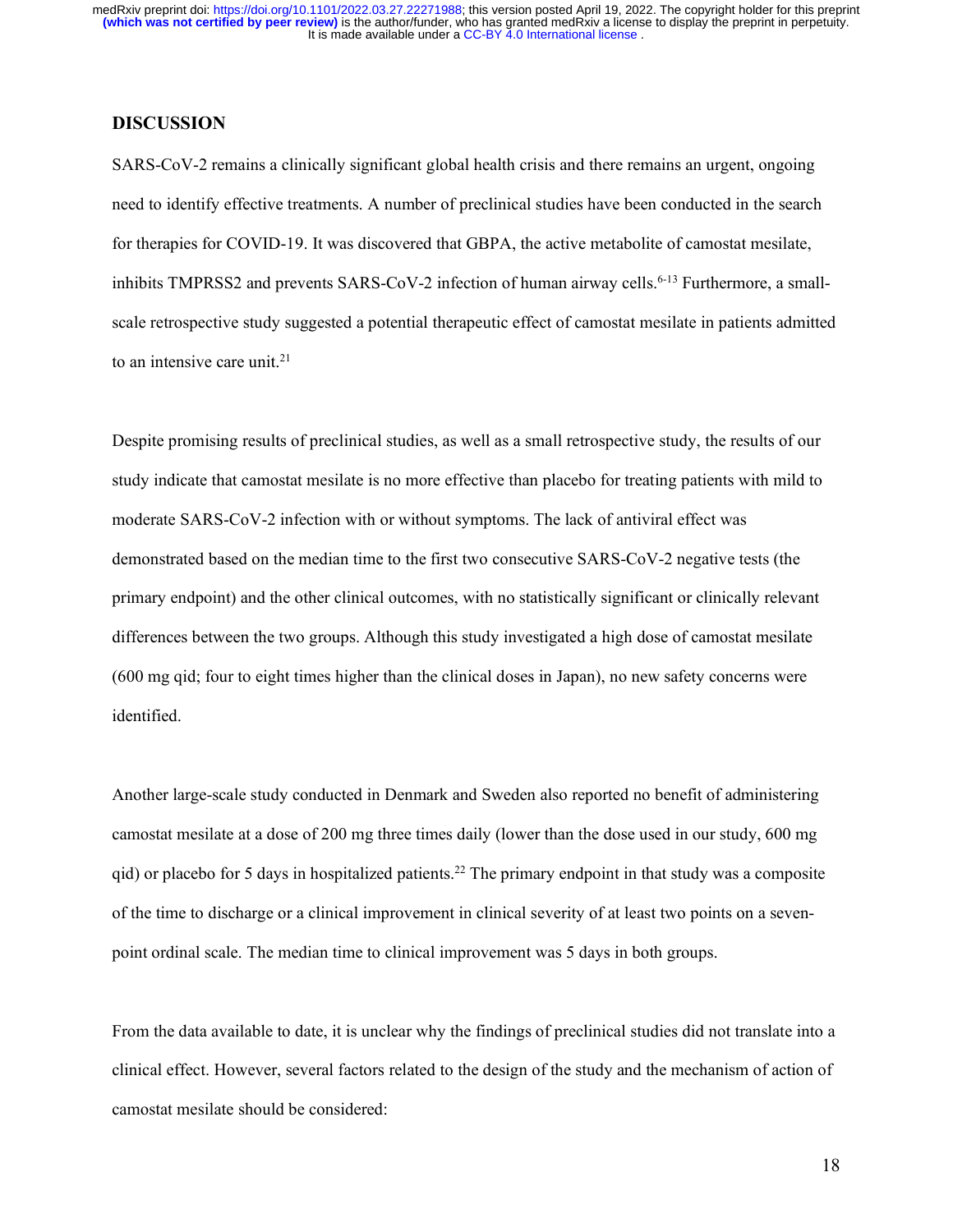*Viral entry pathway*—Although TMPRSS2 is one of the primary routes of viral entry, the viral particles might exploit other pathways, such as endocytosis, to compensate for reduced entry via TMPRSS2. Thus, effective treatments may require inhibition of multiple viral entry pathways and a combination of drugs with various mechanisms of action, including camostat mesilate, may be useful for treating COVID-19.<sup>23</sup> *Inappropriate timing of administration*—The peak viral load is typically reached within 2–3 days after the onset of symptoms and the administration of camostat mesilate was started approximately 3 days after the onset of symptoms in this study. The selected timing of administration of camostat mesilate might not have been best optimised to suppress viral activity. It has been suggested that therapies aimed at blocking infection or viral reproduction may be more effective if they were initiated before the peak viral load.<sup>24</sup> Therefore, some efficacy may be observed if administration is started as early as possible in the course of infection, perhaps as prophylactic administration to close contacts of patients, such as household members, or immediately after a positive test result. In fact, antibody drugs such as casirivimab/imdeviimab have been shown to reduce the risk of onset in uninfected patients and to prevent aggravation.25

*Dosing*—Prior to this study, we conducted a Phase 1 study to set the dosage and treatment regimen in this study. An important PK feature of camostat mesilate is that when orally administered, it is rapidly metabolized into an active metabolite (GBPA) by esterases.<sup>26-28</sup> Those studies demonstrated that camostat mesilate is not detectable in the human plasma, and that GBPA is rapidly eliminated with a half-life of less than 2 h. Therefore, frequent dosing is required to maintain target plasma concentrations. Considering the adherence of the target patient population, we assumed that qid administration of camostat mesilate (morning, midday, evening, and before bedtime) would be acceptable. Specifically, in PK/PD simulations, the times above the  $EC_{50}$  of camostat mesilate at doses of 800 mg three times daily and 600 mg qid were 9.8 h and 11.5 h, respectively.<sup>19</sup> The results of the PK/PD simulations also suggested an advantage of increasing the dosing frequency rather than increasing the dose per administration. Multiple administrations of camostat mesilate at 600 mg qid were well tolerated in a Phase 1 study. However, in a repeated-dose toxicity study in dogs, camostat 300 mg/kg decreased body weight and food intake,

19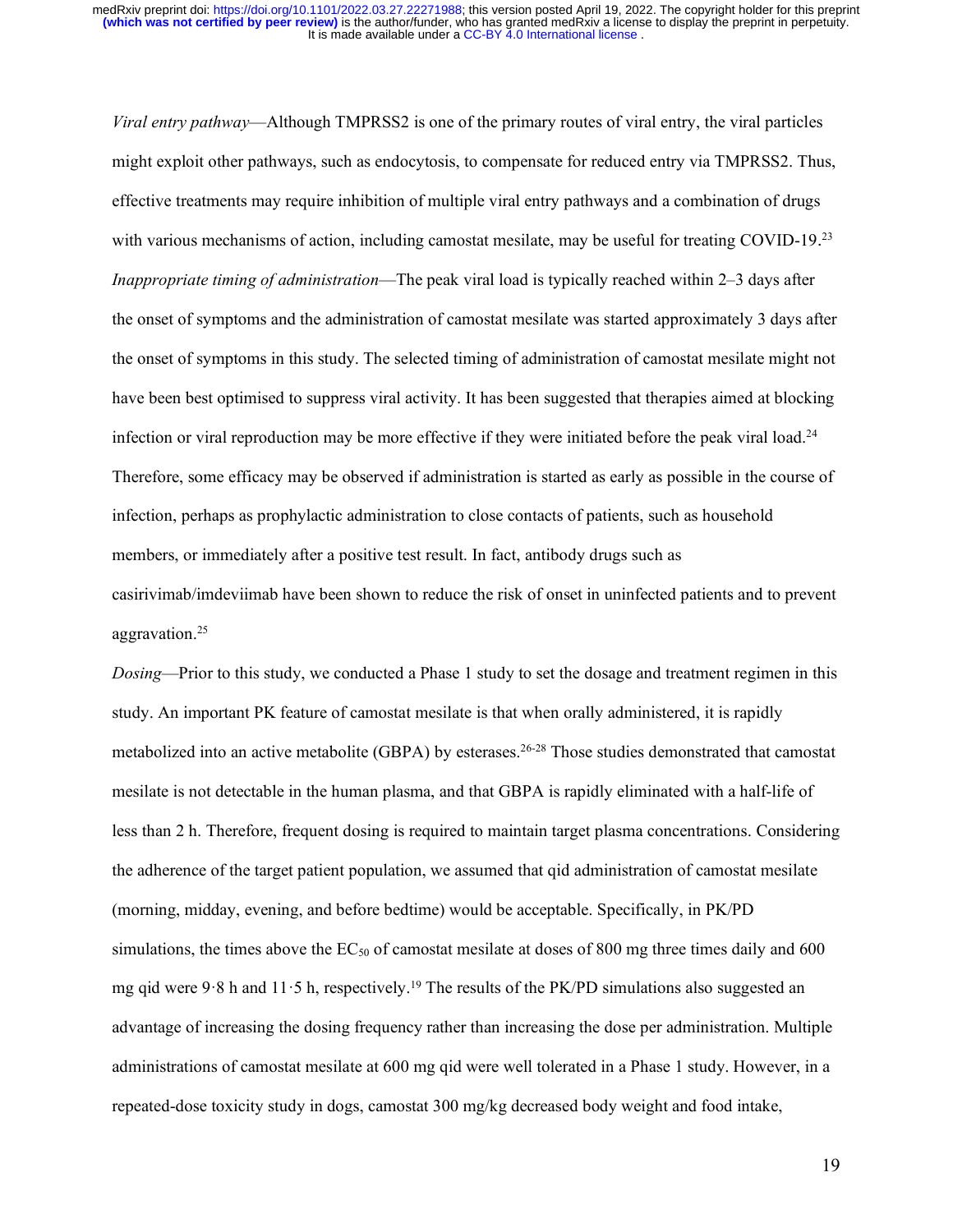induced vomiting and effects on the gastrointestinal tract, including gastrointestinal injury, and caused death, with a no-observed adverse effect level (NOAEL) of 100 mg/kg.19,29 Converting the NOAEL in dogs to humans yielded an equivalent dose of 3333 mg. 19,30 Thus, the dose used in this study had a safety margin of 1.4-fold. Based on the overall balance between the expected time above  $EC_{50}$  and safety risks, 600 mg qid was determined to be an appropriate dose for this study. The plasma concentration of GBPA was predicted to exceed the  $EC_{50}$  for at least 11.5 h at the dose used (2400 mg/day).<sup>19</sup> However, the targeted time above  $EC_{50}$  might have been insufficient to inhibit TMPRSS2 and hence prevent viral entry, although the exact relationship between the exposure and antiviral activity is not clear in the clinic.

A limitation of this study is that the improvement of the ordinal scale of severity could not be evaluated correctly because most patients were hospitalised for daily viral testing regardless of the presence or absence of symptoms and were hence classified as grade 3. Another possible limitation is that the effects of camostat mesilate against SARS-CoV-2 were evaluated using nasopharyngeal and nasal swab samples in the majority of patients. However, the appropriateness of an index of upper airway viral load in asymptomatic to moderate cases remains questionable. It is considered that the epidemic strain at the time was a D614G strain, but no data on the type of strain were collected for this study. Efficacy against currently circulating variants is unknown.

There are some strengths of this study that should be mentioned. In particular, this was a double-blind, randomised, placebo-controlled study with robust randomisation as demonstrated by the high similarity of both groups. In addition, this study used a dose that was four to eight times higher than the clinical doses in Japan used for the acute symptoms of chronic pancreatitis and postoperative reflux oesophagitis based on the preclinical and early clinical evidence. Furthermore, the efficacy of camostat mesilate was assessed using multiple clinically relevant endpoints, including local and central laboratory tests for SARS-CoV-2 infection and viral load.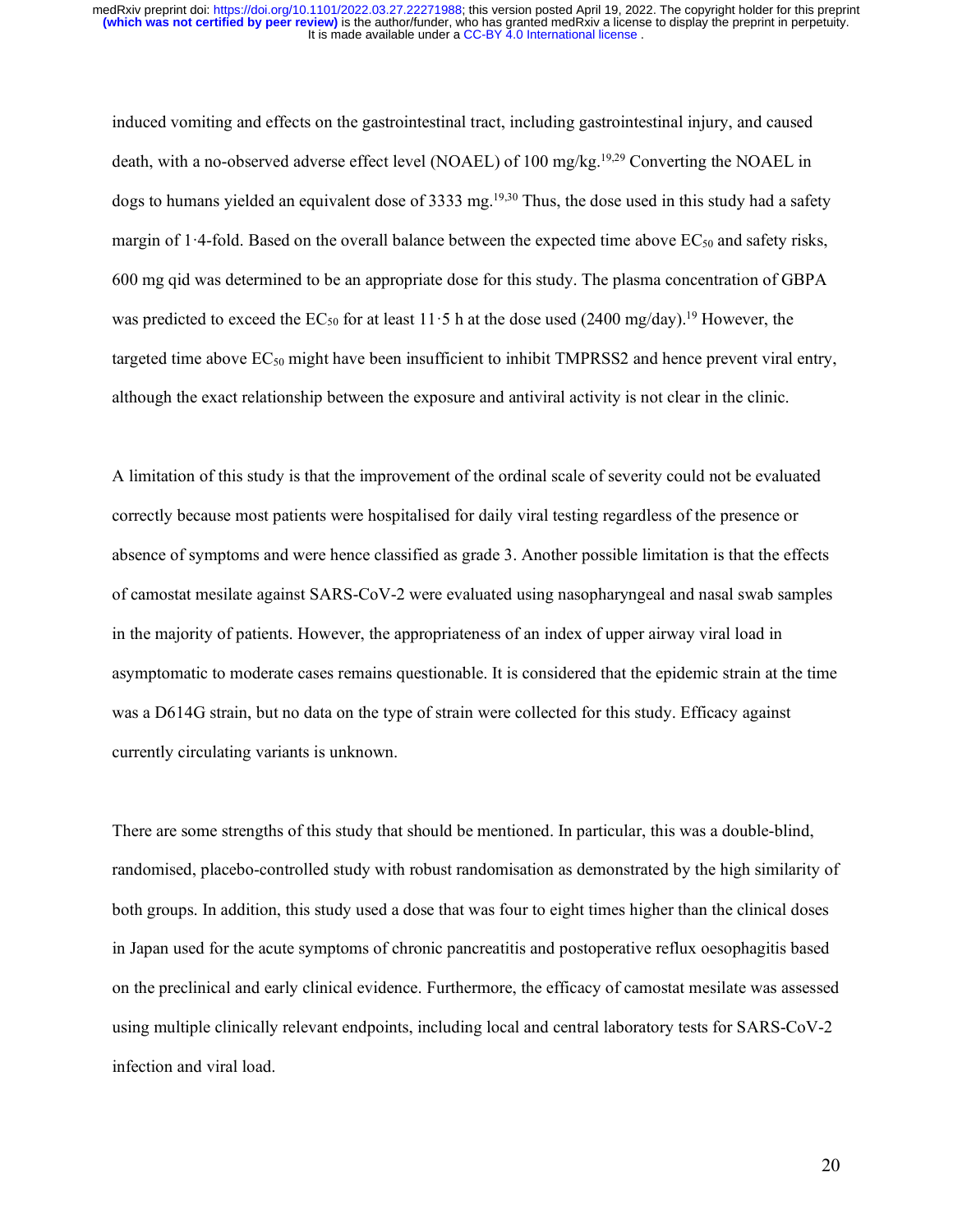Although the study results were negative, there were several lessons and the study generated important new evidence. There are still some questions related to the development of clinical trials for emerging infectious diseases, including study design and patient segmentation. Even in a state of emergency, the doses in clinical trials should be carefully selected with consideration of clinical pharmacology, including PK/PD modelling and simulation, when planning clinical trials for a new drug candidate in settings such as this, in order to provide clear evidence supporting or halting ongoing development of the drug. Furthermore, collaboration between government, industry and academia is essential for the development of therapeutic agents in a pandemic.

### **Conclusions**

In conclusion, the results of this study found clear evidence for not using camostat mesilate to treat mild to moderate SARS-CoV-2 infection with or without symptoms. Of note, no new safety concerns were identified at the high dose used in this study, which exceeds the standard dose used in other indications. Overall, these findings highlight the continuing need to identify and develop alternative therapies for COVID-19, and the necessity of conducting well-designed studies to confirm whether preclinical findings translate into meaningful clinical efficacy.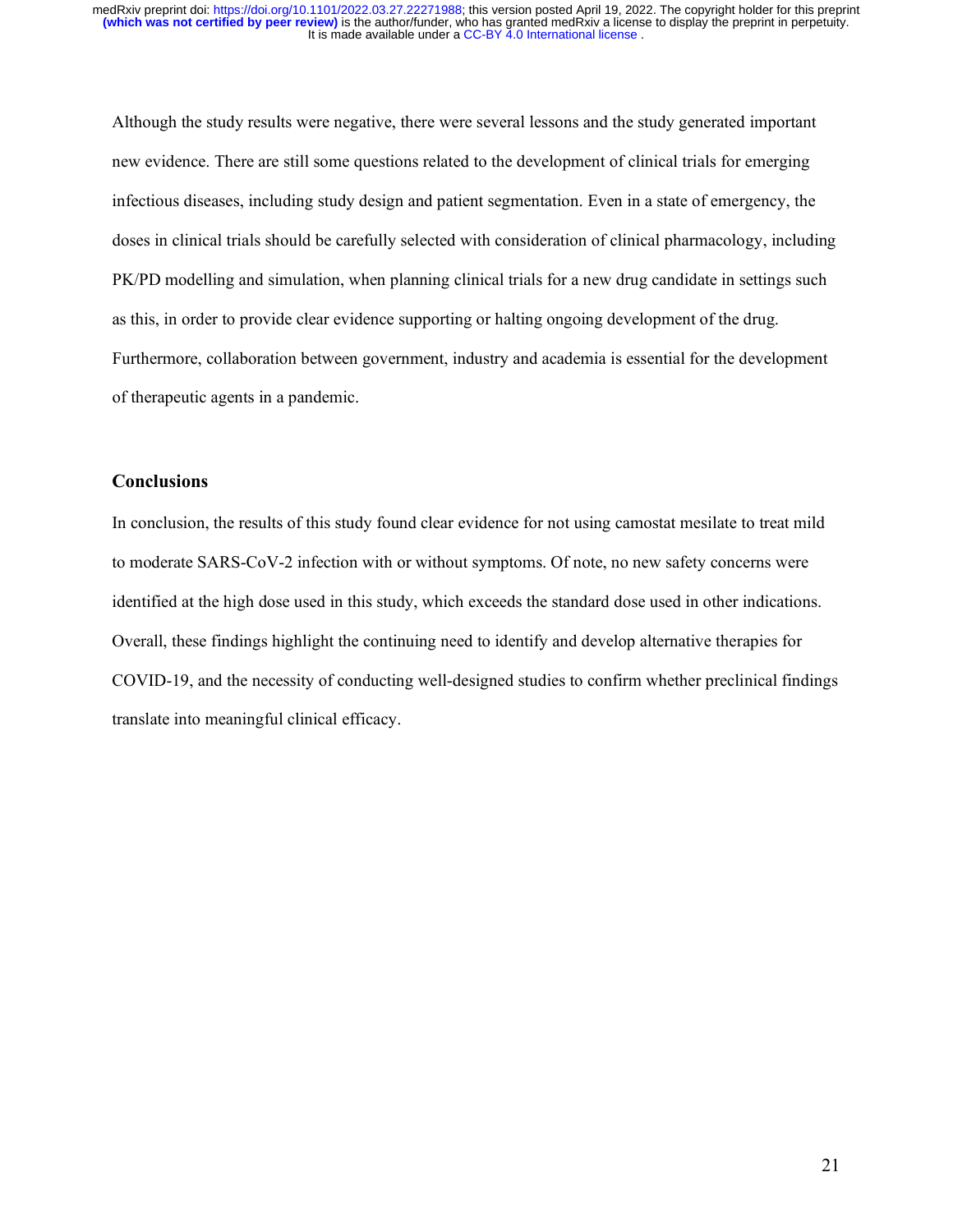### **Acknowledgements**

This study was funded by Ono Pharmaceutical Co., Ltd. The authors express their gratitude to all of the patients, investigators, and healthcare professionals involved in this study, and Yu Nakagama MD, PhD (Specially Appointed Senior Lecturer, Department of Parasitology, Graduate School of Medicine, Osaka City University) for research assistance and advice. The authors also thank Nicholas D. Smith (EMC K.K.) for medical writing support, which was funded by Ono Pharmaceutical Co., Ltd.

### **Declaration of interests**

Taku Kinoshita, Masahiro Shinoda, Katsuya Shiraki, Yuji Hirai, and Kenji Tsushima report institution research funding (in relation to this work) from Ono Pharmaceutical Co., Ltd. in relation to this work.

Yasuhiro Nishizaki reports institution research funding from Ono Pharmaceutical Co., Ltd. in relation to this work; and institution research funding from ITO EN Co., Ltd., AstaReal Co., Ltd., Mizkan Holdings Co., Ltd., and Kanagawa Institute of Industrial Science and Technology unrelated to this work.

Yoshiko Kichikawa reports institution research funding from Ono Pharmaceutical Co., Ltd. in relation to this work; and institution research funding from Nobelpharma Co., Ltd., Chugai Pharmaceutical Co., Ltd., Japan Tobacco Inc., and Pfizer Japan Inc. unrelated to this work.

Masaharu Sinkai reports institution research funding from Ono Pharmaceutical Co., Ltd. in relation to this work; and institutional research funding from FUJIFILM Toyama Chemical Co., Ltd., AstraZeneca K.K, Chugai Pharmaceutical Co., Ltd., Pfizer Japan Inc., and Genova Inc. unrelated this work.

Naoyuki Komura and Kazuo Yoshida are employees of Ono Pharmaceutical Co., Ltd.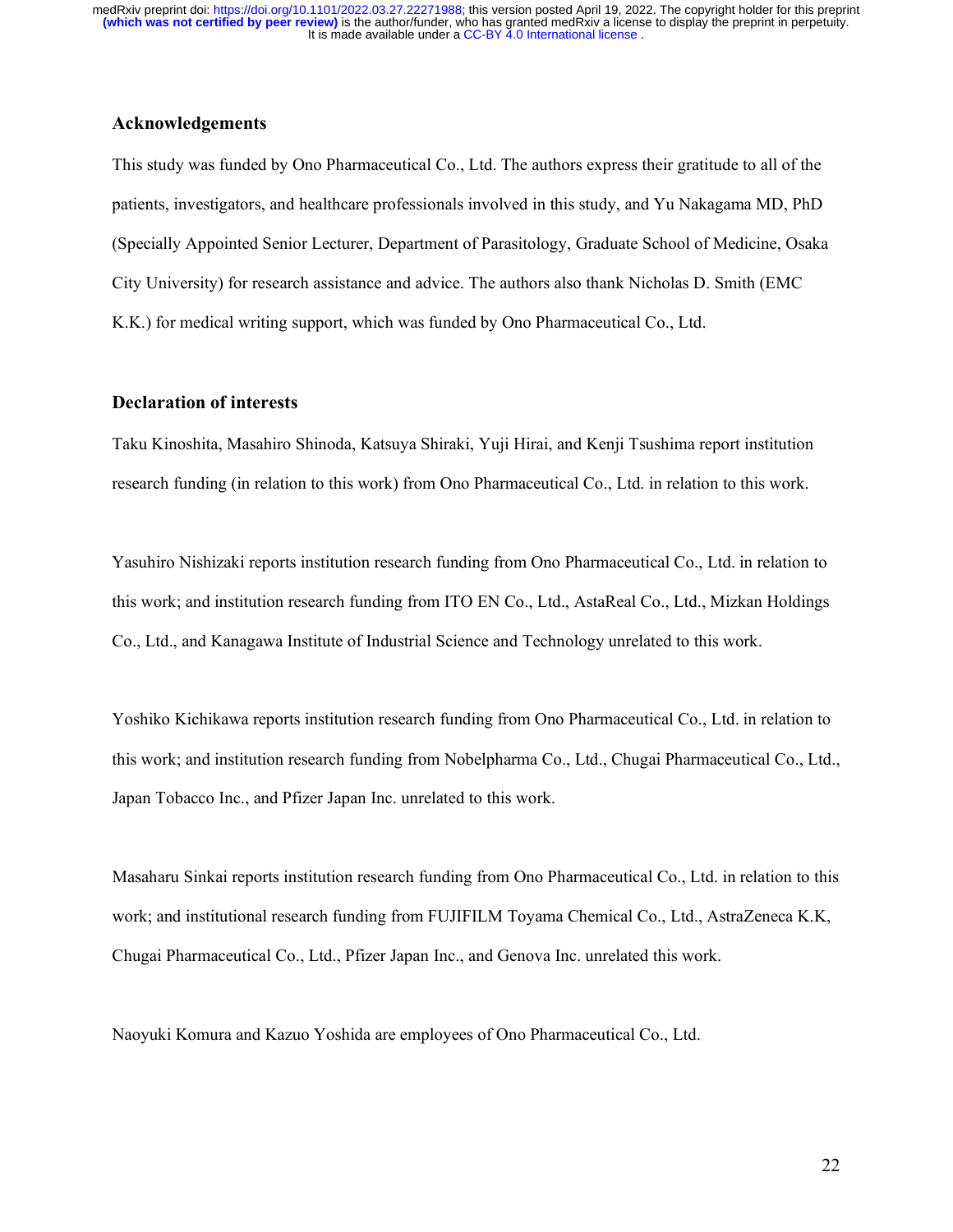Yasutoshi Kido reports consultancy fees from Ono Pharmaceutical Co., Ltd. in relation to this work; research funding from Abbott Medical Japan, LLC and ROHTO Pharmaceutical Co., Ltd. unrelated to this work; lecture fees from Abbott Medical Japan, LLC unrelated to this work; equity in Quantum Molecular Diagnostics Japan, LLC unrelated to this work; and reagents for serological testing from Abbott Medical Japan, LLC unrelated to this work.

Hiroshi Kakeya reports consultancy fees from Ono Pharmaceutical Co., Ltd. in relation to this work; and lecture fees from MSD K.K., Pfizer Japan Inc., and Shionogi & Co., Ltd. unrelated to this work.

Naoto Uemura reports consultancy fees from Ono Pharmaceutical Co., Ltd. in relation to this work; and the following activities unrelated to this work: institution research grants from Regeneron Pharma Inc., Eli Lilly Japan K.K., Japan Agency for Medical Research and Development, ARTham Therapeutics Inc., EA Pharma Co., Ltd., VLP Therapeutics, LLC; consultancy fees from Ono Pharmaceutical Co., Ltd., Mitsubishi Tanabe Pharma Corp., Sato Pharmaceutical, Co., Ltd., ARTham Therapeutics Inc., Otsuka Pharmaceutical Co., Ltd., EA Pharma Co., Ltd., and Maruho Co., Ltd.; honoraria from Mochida Pharmaceutical Co., Ltd.; fees for participating on advisory boards from Japan Research Foundation Clinical Pharmacology, the Ministry of Education, Culture, Sports, Science and Technology, and the Ministry of Health, Labour and Welfare; fees for leadership or fiduciary roles for American Society for Clinical Pharmacology and Therapeutics and GHIT Fund; unpaid board member for Japanese Society for Clinical Pharmacology and Therapeutics, Clinical Research Support Center Kyushu and Oita IAM; stock or stock options in ARTham Therapeutics Inc. and Oita IAM; and monetary gifts to the institution from Oita IAM.

Junichi Kadota reports consultancy fees from Ono Pharmaceutical Co., Ltd. in relation to this work; and consultancy fees from FUJIFILM Toyama Chemical Co., Ltd., KOBAYASHI Pharma Co., Ltd., and Kyorin Pharma Co., Ltd. unrelated to this work; institutional research funding from MSD Co., Ltd.,

23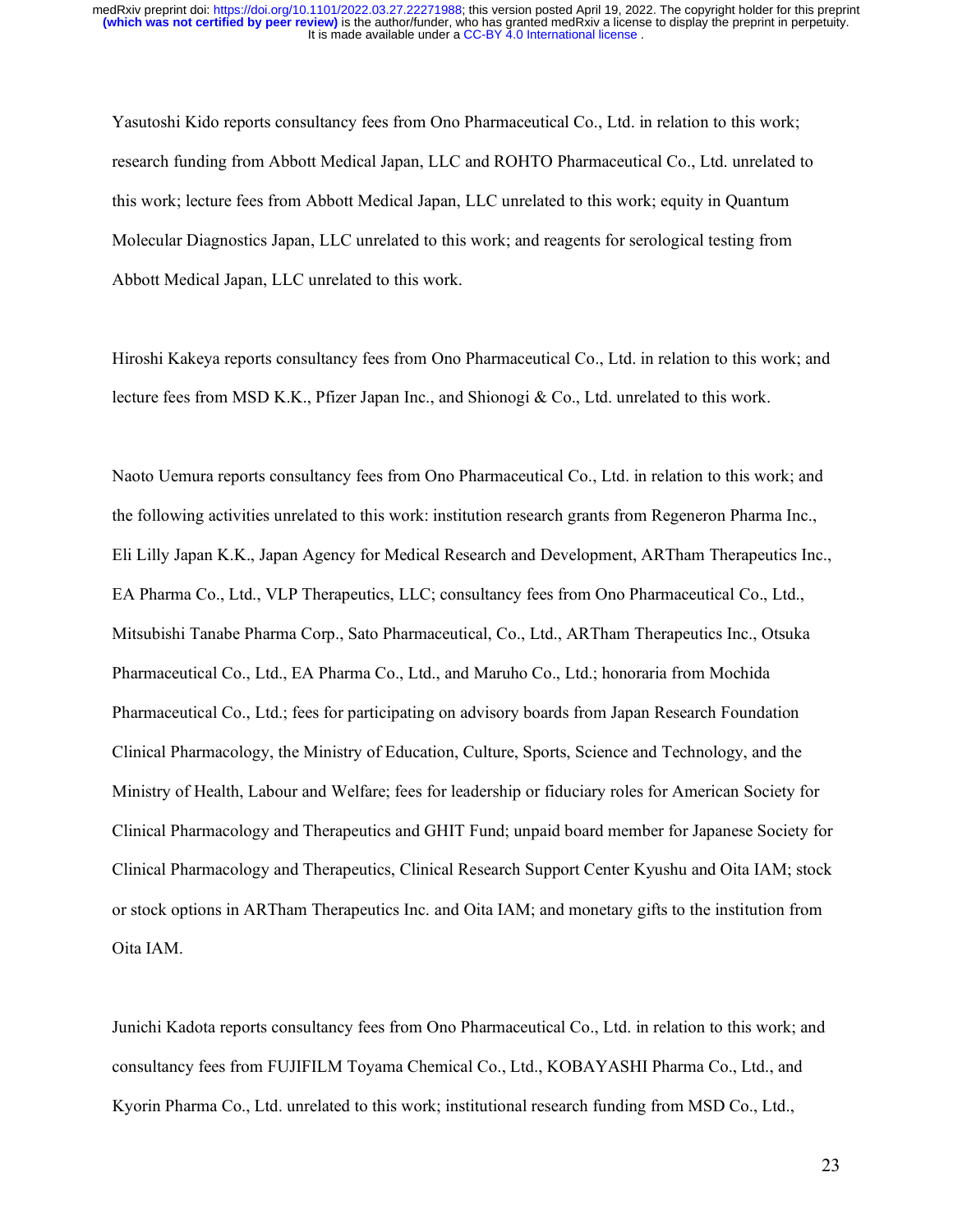Taisho Pharma Co., Ltd., Nippon Boehringer Ingelheim Co., Ltd., Daiichi Sankyo Co., Ltd., Pfizer Japan Inc., Kyorin Pharma Co., Ltd., Astellas Pharma Inc., Chugai Pharmaceutical Co., Ltd., Shionogi & Co., Ltd., and Teijin Pharma Ltd. unrelated to this work; and lecture fees from Ono Pharmaceutical Co., Ltd., MSD Co., Ltd., AstraZeneca K.K., Nippon Boehringer Ingelheim Co., Ltd., Pfizer Japan Inc., Shionogi & Co., Ltd., Taisho Toyama Pharma Co., Ltd., Meiji Seika Pharma Co., Ltd., Sanofi K.K., Kyorin Pharma Co., Ltd., Astellas Pharma Inc., Sumitomo Dainippon Pharma Co., Ltd., Bristol-Myers Squibb Company, Daiichi Sankyo Co., Ltd., Chugai Pharmaceutical Co., Ltd., Novartis Pharma K.K., Taisho Pharma Co., Ltd., FUJIFILM Medical Co., Ltd., GlaxoSmithKline K.K., and DENKA SEIKEN Co., Ltd. unrelated to this work.

#### **Authors' contributions**

**Conceptualisation:** Naoyuki Komura, Junichi Kadota

**Data curation:** not applicable

**Formal analysis:** Kazuo Yoshida

**Funding acquisition:** not applicable

**Investigation:** Taku Kinoshita, Masahiro Shinoda, Yasuhiro Nishizaki, Katsuya Shiraki, Yuji Hirai, Yoshiko Kichikawa, Kenji Tsushima, Masaharu Sinkai

**Methodology:** Naoyuki Komura, Kazuo Yoshida, Yasutoshi Kido, Hiroshi Kakeya, Naoto Uemura, Junichi Kadota

**Project administration:** Naoyuki Komura, Yasutoshi Kido, Hiroshi Kakeya, Naoto Uemura, Junichi Kadota

**Resources:** Not applicable

**Software:** Not applicable

**Supervision:** Yasutoshi Kido, Hiroshi Kakeya, Naoto Uemura, Junichi Kadota

**Validation:** Not applicable

**Visualisation:** Not applicable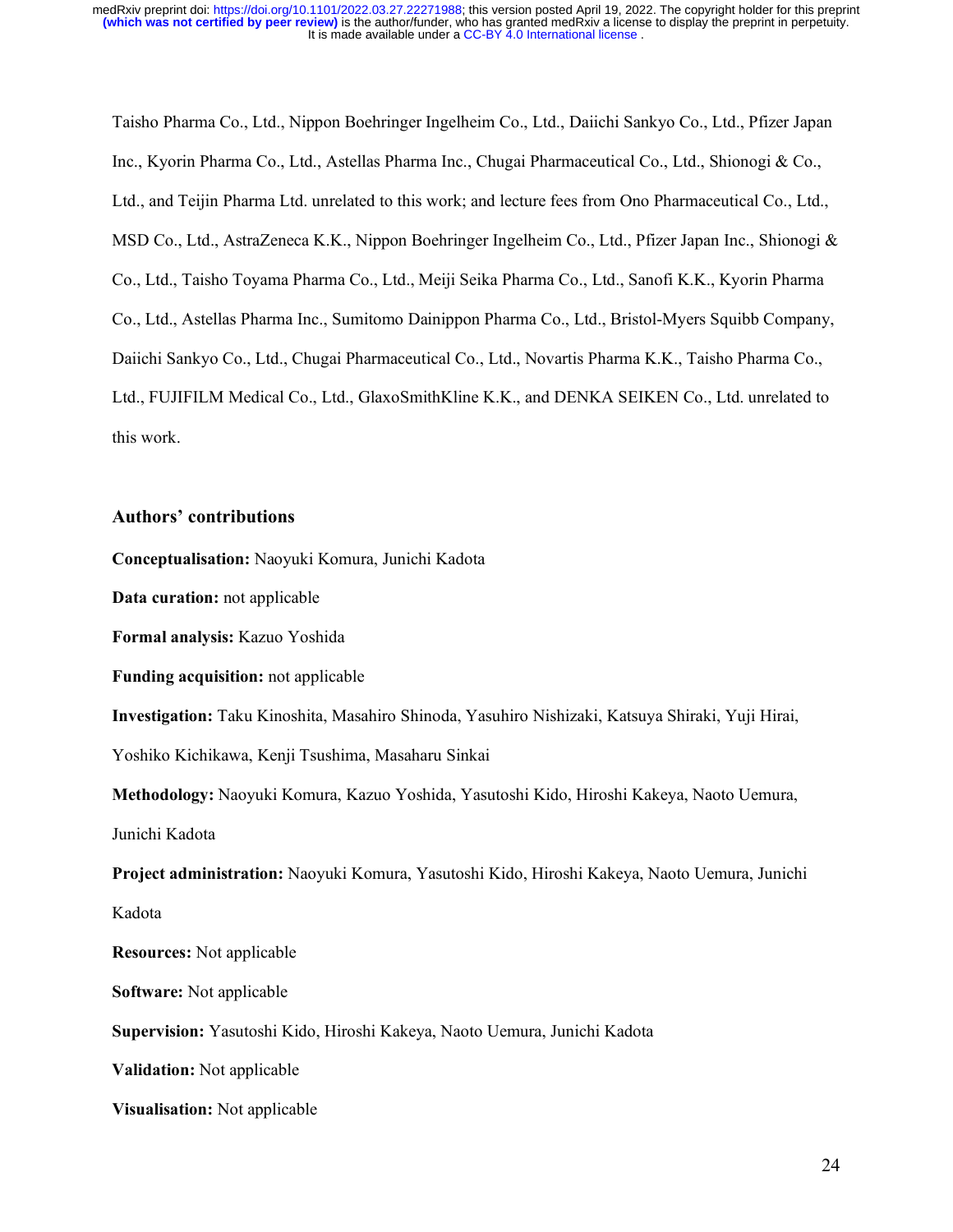### **Writing – original draft:** all authors

#### **Writing – review and editing:** all authors

**Data verification:** Naoyuki Komura, Kazuo Yoshida, Yasutoshi Kido, Hiroshi Kakeya, Naoto Uemura,

Junichi Kadota

## **Data sharing**

Qualified researchers may request Ono Pharma to disclose individual patient-level data from clinical studies through the following website: https://www.clinicalstudydatarequest.com/. For more information on Ono Pharma's Policy for the Disclosure of Clinical Study Data, please see the following website: https://www.ono.co.jp/eng/rd/policy.html.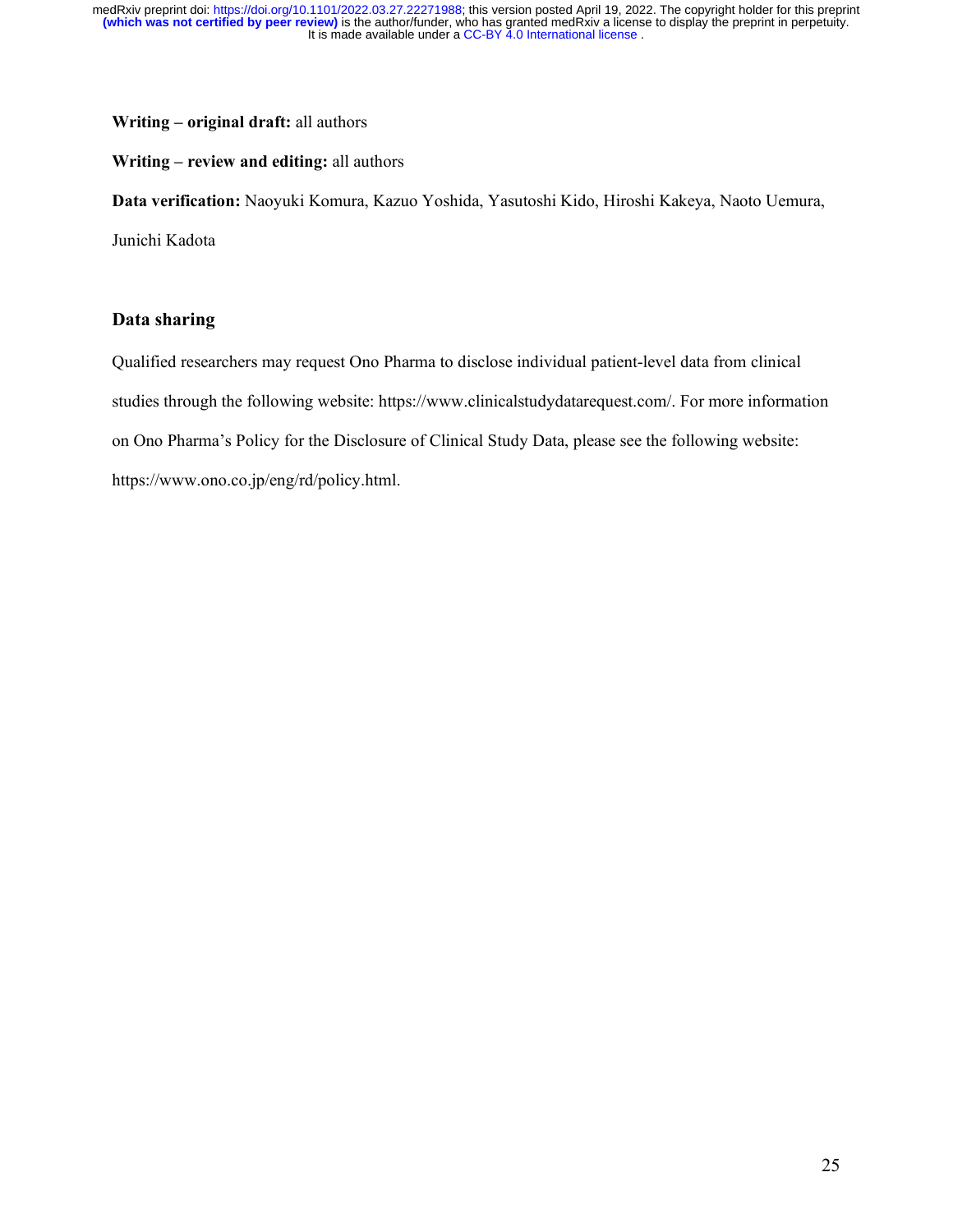### **REFERENCES**

1. Hale T, Angrist N, Hale AJ, et al. Government responses and COVID-19 deaths: global evidence across multiple pandemic waves. *PLoS One* 2021; **16**: e0253116.

2. Viana J, van Dorp CH, Nunes A, et al. Controlling the pandemic during the SARS-CoV-2 vaccination rollout. *Nat Commun* 2021; **12**: 3674.

3. Mehta P, Fajgenbaum DC. Is severe COVID-19 a cytokine storm syndrome: a hyperinflammatory debate. *Curr Opin Rheumatol* 2021.

4. Scott Budinger GR, Misharin AV, Ridge KM, Singer BD, Wunderink RG. Distinctive features of severe SARS-CoV-2 pneumonia. *J Clin Invest* 2021; **131**: e149412.

5. Breining P, Frølund AL, Højen JF, et al. Camostat mesylate against SARS-CoV-2 and COVID-19 rationale, dosing and safety. *Basic Clin Pharmacol Toxicol* 2021; **128**: 204–12.

6. Deng Q, Rasool RU, Russell RM, Natesan R, Asangani IA. Targeting androgen regulation of TMPRSS2 and ACE2 as a therapeutic strategy to combat COVID-19. *iScience* 2021; **24**: 102254.

7. Hoffmann M, Hofmann-Winkler H, Smith JC, et al. Camostat mesylate inhibits SARS-CoV-2

activation by TMPRSS2-related proteases and its metabolite GBPA exerts antiviral activity.

*EBioMedicine* 2021; **65**: 103255.

8. Hoffmann M, Kleine-Weber H, Schroeder S, et al. SARS-CoV-2 cell entry depends on ACE2 and TMPRSS2 and is blocked by a clinically proven protease inhibitor. *Cell* 2020; **181**: 271–80.e8.

9. Escalante DE, Ferguson DM. Structural modeling and analysis of the SARS-CoV-2 cell entry inhibitor camostat bound to the trypsin-like protease TMPRSS2. *Med Chem Res* 2021: 1–11.

10. Faheem, Kumar BK, Sekhar K, et al. Druggable targets of SARS-CoV-2 and treatment opportunities for COVID-19. *Bioorg Chem* 2020; **104**: 104269.

11. Gyebi GA, Adegunloye AP, Ibrahim IM, Ogunyemi OM, Afolabi SO, Ogunro OB. Prevention of SARS-CoV-2 cell entry: insight from in silico interaction of drug-like alkaloids with spike glycoprotein, human ACE2, and TMPRSS2. *J Biomol Struct Dyn* 2020: 1–25.

12. Hörnich BF, Großkopf AK, Schlagowski S, et al. SARS-CoV-2 and SARS-CoV spike-mediated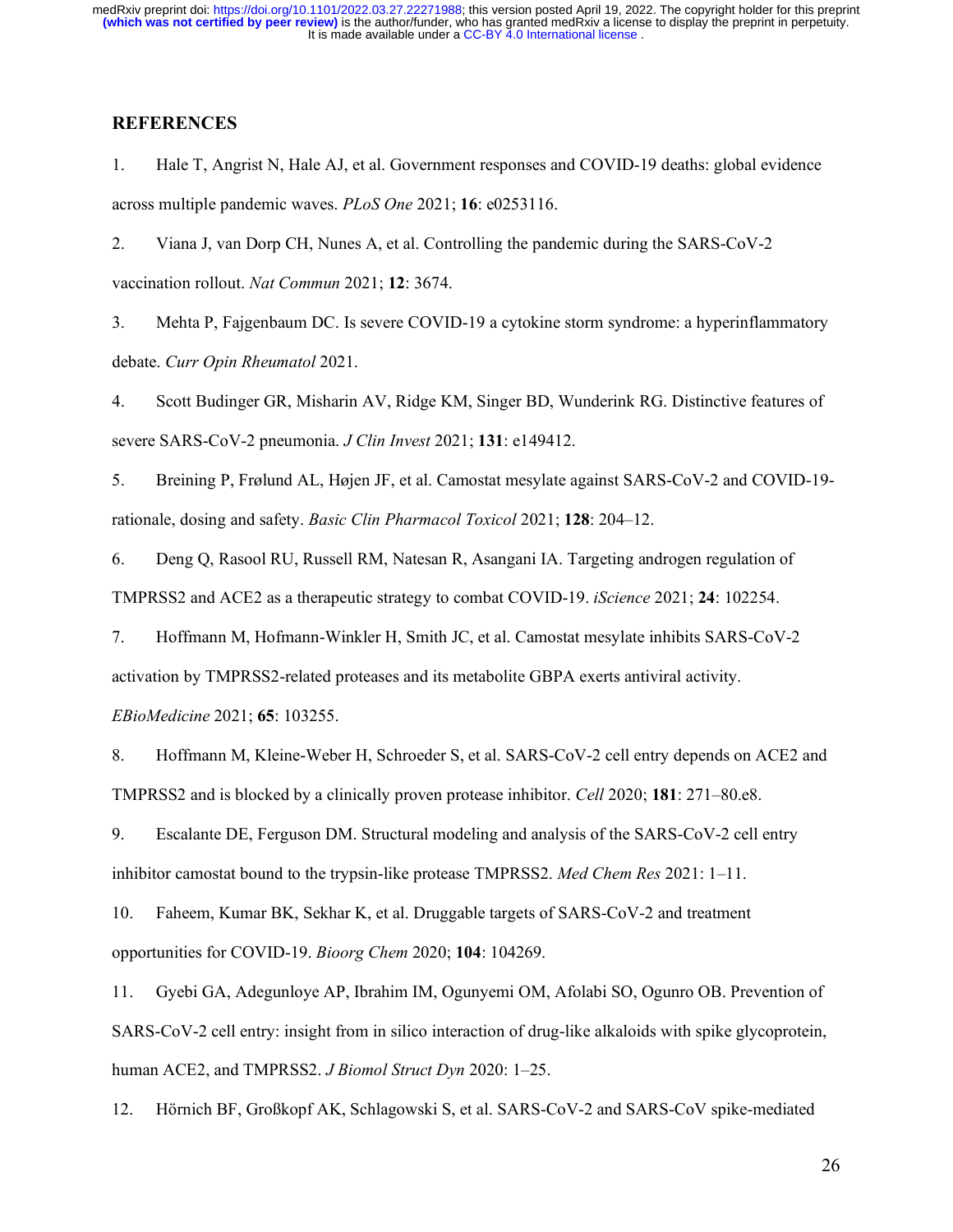cell-cell fusion differ in their requirements for receptor expression and proteolytic activation. *J Virol* 2021; **95**.

13. Kishk SM, Kishk RM, Yassen ASA, et al. Molecular insights into human transmembrane protease serine-2 (TMPS2) inhibitors against SARS-CoV2: homology modelling, molecular dynamics, and docking studies. *Molecules* 2020; **25**.

14. Cadegiani FA. Repurposing existing drugs for COVID-19: an endocrinology perspective. *BMC Endocr Disord* 2020; **20**: 149.

15. Santos J, Brierley S, Gandhi MJ, Cohen MA, Moschella PC, Declan ABL. Repurposing therapeutics for potential treatment of SARS-CoV-2: a review. *Viruses* 2020; **12**: 705.

16. Uno Y. Camostat mesilate therapy for COVID-19. *Intern Emerg Med* 2020; **15**: 1577–8.

17. Hofmann-Winkler H, Moerer O, Alt-Epping S, et al. Camostat mesylate may reduce severity of coronavirus disease 2019 sepsis: a first observation. *Crit Care Explor* 2020; **2**: e0284.

18. Zhou F, Yu T, Du R, et al. Clinical course and risk factors for mortality of adult inpatients with COVID-19 in Wuhan, China: a retrospective cohort study. *Lancet* 2020; **395**: 1054–62.

19. Kitagawa J, Arai H, Iida H, et al. A phase I study of high dose camostat mesylate in healthy adults provides a rationale to repurpose the TMPRSS2 inhibitor for the treatment of COVID-19. *Clin Transl Sci* 2021.

20. World Health Organization R&D Blue Print Team. WHO R&D Blueprint: Novel Coronavirus - COVID-19 Therapeutic Trial Synopsis. Available at: https://www.who.int/publications/i/item/covid-19 therapeutic-trial-synopsis. Accessed: July 22, 2021.

21. Sakr Y, Bensasi H, Taha A, Bauer M, Ismail K. Camostat mesylate therapy in critically ill patients with COVID-19 pneumonia. *Intensive Care Med* 2021; **47**: 707–9.

22. Gunst JD, Staerke NB, Pahus MH, et al. Efficacy of the TMPRSS2 inhibitor camostat mesilate in patients hospitalized with Covid-19-a double-blind randomized controlled trial. *EClinicalMedicine* 2021; **35**: 100849.

23. Kupferschmidt K, Cohen J. Race to find COVID-19 treatments accelerates. *Science* 2020; **367**: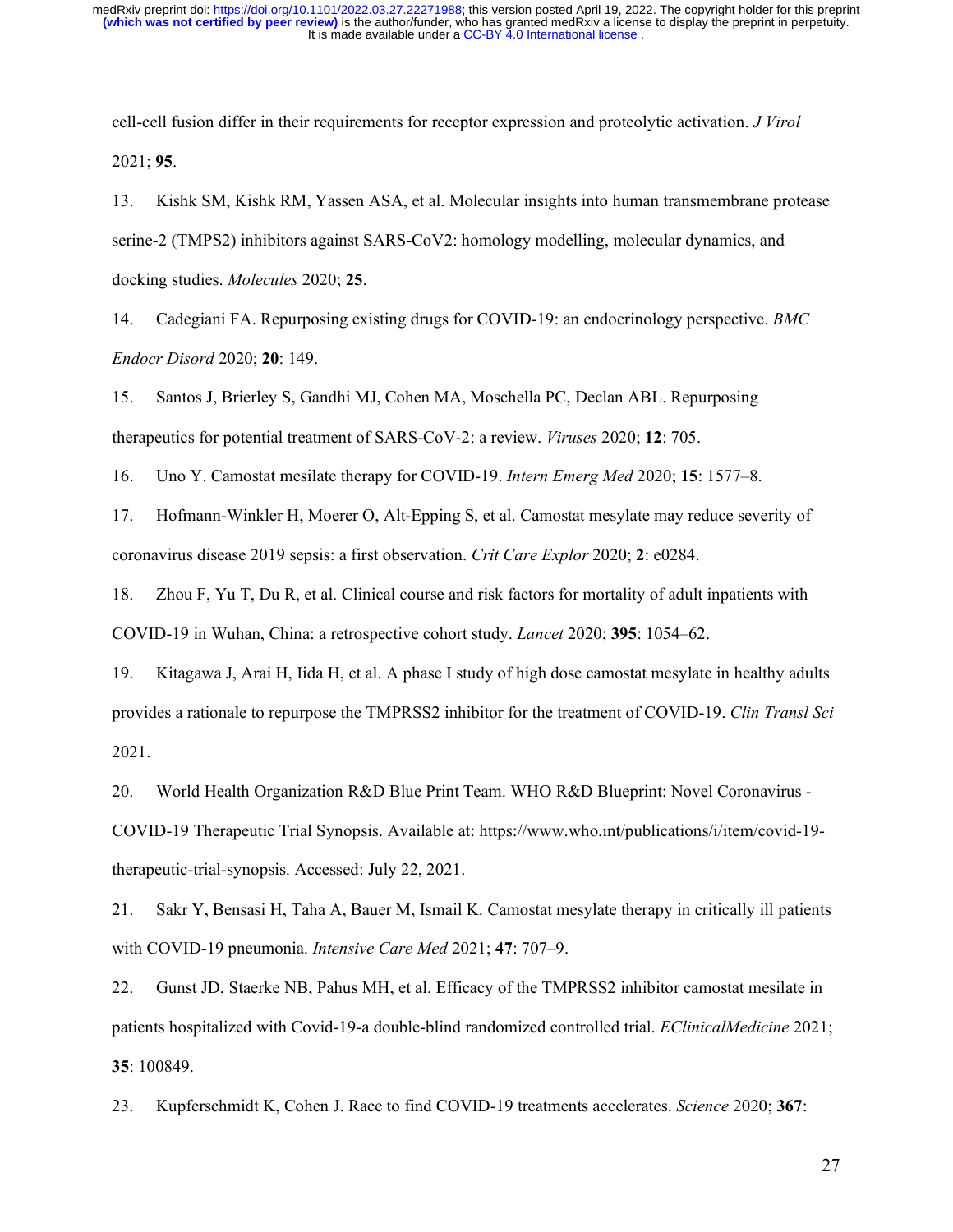1412–3.

24. Kim KS, Ejima K, Iwanami S, et al. A quantitative model used to compare within-host SARS-CoV-2, MERS-CoV, and SARS-CoV dynamics provides insights into the pathogenesis and treatment of SARS-CoV-2. *PLoS Biol* 2021; **19**: e3001128.

25. O'Brien MP, Forleo-Neto E, Musser BJ, et al. Subcutaneous REGEN-COV antibody combination to prevent Covid-19. *N Engl J Med* 2021; **385**: 1184-95.

26. Beckh K, Göke B, Müller R, Arnold R. Elimination of the low-molecular weight proteinase inhibitor camostate (FOY 305) and its degradation products by the rat liver. *Res Exp Med (Berl)* 1987; **187**: 401-6.

27. Midgley I, Hood AJ, Proctor P, et al. Metabolic fate of 14C-camostat mesylate in man, rat and dog after intravenous administration. *Xenobiotica* 1994; **24**: 79-92.

28. Hiraku S, Muryobayashi K, Ito H, Inagawa T, Tuboshima M. Absorption and excretion of camostat (FOY-305) orally administered to male rabbit and healthy subject. *Iyaku Kenkyu* 1982; **13**: 756-65 [In Japanese with English abstract].

29. Matsuoka Y, Fujita T, Matsuo S, et al. Toxicity study of FOY-305(I): Acute toxicity study in mice and rats, subacute toxicity study in dogs *Gendai Iryo* 1980; **12**: 153-78 (In Japanese).

30. U.S. Department of Health and Human Services, Food and Drug Administration, Center for Drug Evaluation and Research (CDER). Guidance for Industry: Estimating the maximum safe starting dose in initial clinical trials for therapeutics in adult healthy volunteers, July 2005. Available at: https://www.fda.gov/media/72309/download. Accessed December 9, 2020.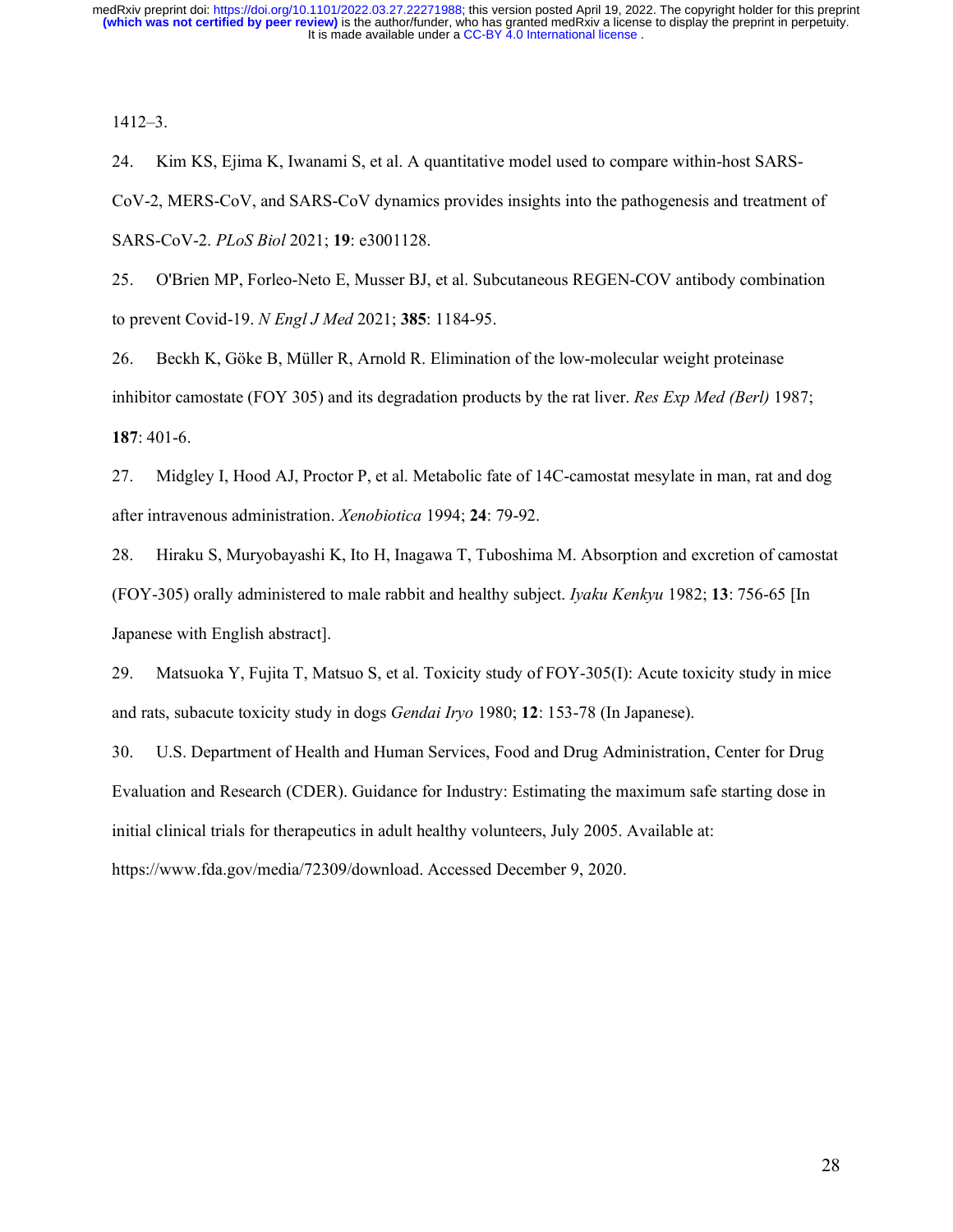# **TABLES**

## **Table 1. Patient characteristics**

|                                    | <b>Camostat mesilate</b> | Placebo             | <b>Total</b>        |
|------------------------------------|--------------------------|---------------------|---------------------|
|                                    | $(N = 78)$               | $(N = 77)$          | $(N = 155)$         |
| Sex                                |                          |                     |                     |
| Male                               | 35 $(44.9)$              | 43 $(55.8)$         | 78 $(50.3)$         |
| Female                             | 43 $(55 \cdot 1)$        | 34(44.2)            | 77 $(49.7)$         |
| Race                               |                          |                     |                     |
| Asian                              | 78 $(100.0)$             | 77 $(100.0)$        | 155(100.0)          |
| Age at the time of consent (years) |                          |                     |                     |
| $\geq 65$                          | 30(38.5)                 | 29(37.7)            | 59 $(38.1)$         |
| < 65                               | 48 $(61.5)$              | 48 $(62.3)$         | 96 $(61.9)$         |
| Mean $\pm$ standard deviation      | $55.7 \pm 18.8$          | $56.1 \pm 18.2$     | $55.9 \pm 18.4$     |
| Median (range)                     | $59.0(21-89)$            | $56.0(21-94)$       | $58.0(21-94)$       |
| BMI $(kg/m2)$                      |                          |                     |                     |
| Mean $\pm$ standard deviation      | $24.5 \pm 5.2$           | $23.9 \pm 3.7$      | $24.2 \pm 4.5$      |
| Median (range)                     | $23.9(14.1-46.2)$        | $23.2(18.4 - 33.5)$ | $23.8(14.1 - 46.2)$ |
| Underlying diseases <sup>a</sup>   | 36 $(46.2)$              | 35 $(45.5)$         | 71 $(45.8)$         |
| Chronic respiratory disease        | 11 $(14.1)$              | 14(18.2)            | 25(16.1)            |
| Chronic kidney disease             | 5(6.4)                   | 4(5.2)              | 9(5.8)              |
| Diabetes mellitus                  | 15(19.2)                 | 12(15.6)            | $27(17-4)$          |
| Hypertension                       | 24(30.8)                 | 20(26.0)            | 44 $(28.4)$         |
| Cardiovascular disease             | 4(5.1)                   | 4(5.2)              | 8(5.2)              |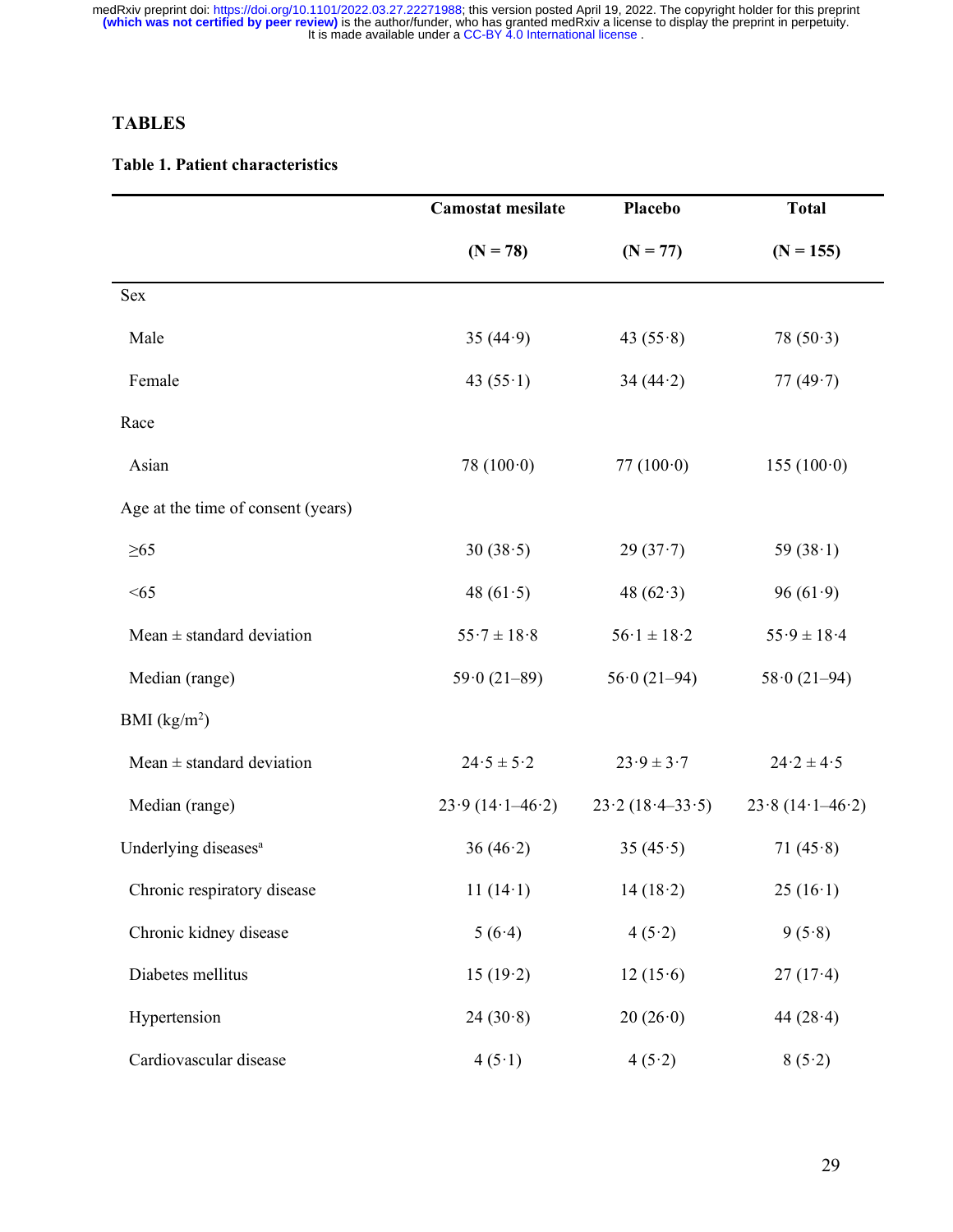|                                                  | <b>Camostat mesilate</b>  | Placebo       | <b>Total</b>  |
|--------------------------------------------------|---------------------------|---------------|---------------|
|                                                  | $(N = 78)$                | $(N = 77)$    | $(N = 155)$   |
| Obesity (BMI $\geq$ 30 kg/m <sup>2</sup> )       | 9(11.5)                   | 6(7.8)        | 15 $(9.7)$    |
| Duration from the onset date <sup>b</sup> (days) |                           |               |               |
| $\leq 4$                                         | 43 $(55 \cdot 1)$         | 34 $(44.2)$   | 77(49.7)      |
| $\geq\!\!4$                                      | 35 $(44.9)$               | 43 $(55.8)$   | 78(50.3)      |
| Mean $\pm$ standard deviation                    | $3 \cdot 3 \pm 1 \cdot 2$ | $3.5 \pm 1.1$ | $3.4 \pm 1.2$ |
| Median (range)                                   | $3.0(0-5)$                | $4.0(1-5)$    | $4.0(0-5)$    |
| Test method used at the study site to            |                           |               |               |
| measure COVID-19 viral load                      |                           |               |               |
| RT-PCR                                           | 71 $(91.0)$               | 71 $(92.2)$   | 142 $(91.6)$  |
| LAMP test                                        | 7(9.0)                    | 5(6.5)        | 12(7.7)       |
| Missing                                          | $\boldsymbol{0}$          | 1(1.3)        | 1(0.6)        |
| Sample type used for negative/positive           |                           |               |               |
| determination                                    |                           |               |               |
| Nasopharyngeal swab                              | 56 $(71.8)$               | 52 $(67.5)$   | 108(69.7)     |
| Nasal swab                                       | 9(11.5)                   | 7(9.1)        | 16(10.3)      |
| Saliva                                           | 13 $(16.7)$               | 17(22.1)      | 30(19.4)      |
| Missing                                          | $\boldsymbol{0}$          | 1(1.3)        | 1(0.6)        |
| SARS-CoV-2 viral load (central                   |                           |               |               |
| laboratory) (log <sub>10</sub> copies/mL)        |                           |               |               |
| $<7\,$                                           | 39 $(50.0)$               | 45 $(58.4)$   | 84(54.2)      |
| $\geq$ 7                                         | 39 $(50.0)$               | 32 $(41.6)$   | 71 $(45.8)$   |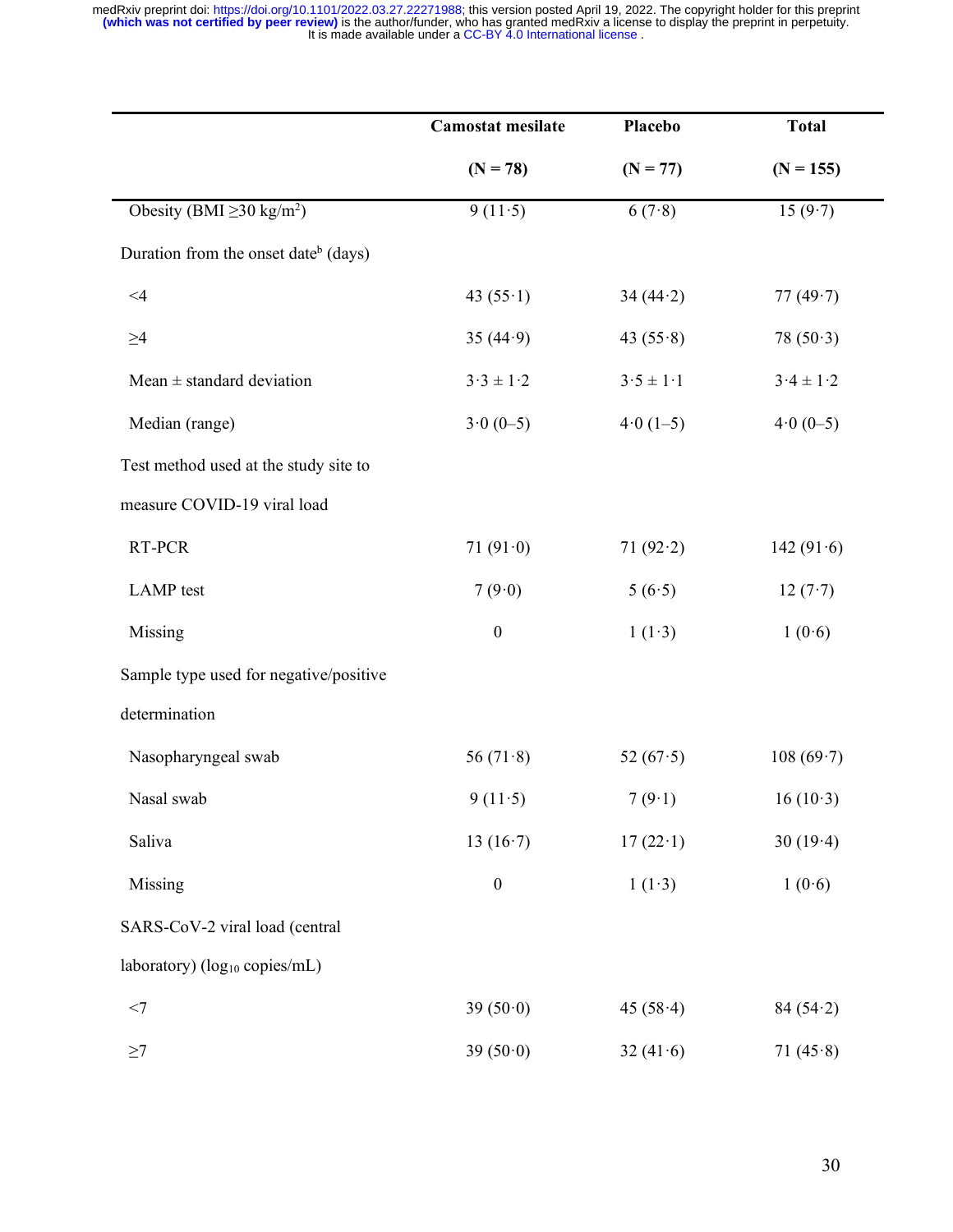|                                        | <b>Camostat mesilate</b> | Placebo               | <b>Total</b>        |
|----------------------------------------|--------------------------|-----------------------|---------------------|
|                                        | $(N = 78)$               | $(N = 77)$            | $(N = 155)$         |
| Mean $\pm$ standard deviation          | $6.69 \pm 1.48$          | $6.41 \pm 1.69$       | $6.55 \pm 1.59$     |
| Median (range)                         | $6.98(3.40 - 9.08)$      | $6.61 (3.40 - 9.40)$  | $6.91(3.40 - 9.40)$ |
| Ordinal scale for severity             |                          |                       |                     |
| 3: Hospitalized, no oxygen therapy     | 78 $(100.0)$             | 77 $(100.0)$          | 155(100.0)          |
| Presence of lung lesions               | 38 $(48.7)$              | 42 $(54.5)$           | 80(51.6)            |
| IgM antibody test (central laboratory) |                          |                       |                     |
| Positive                               | 1(1.3)                   | 2(2.6)                | 3(1.9)              |
| Negative                               | 77 $(98.7)$              | 75 $(97.4)$           | 152(98.1)           |
| Mean $\pm$ standard deviation          | $0.023 \pm 0.081$        | $0.042 \pm 0.180$     | $0.033 \pm 0.139$   |
| Median (range)                         | $0.010(0.00-0.72)$       | $0.010 (0.00 - 1.14)$ | $0.010(0.00-1.14)$  |
| IgG antibody test (central laboratory) |                          |                       |                     |
| Positive                               | 2(2.6)                   | $\boldsymbol{0}$      | 2(1.3)              |
| Negative                               | 76 $(97.4)$              | 77 $(100.0)$          | 153 $(98.7)$        |
| Mean $\pm$ standard deviation          | $0.078 \pm 0.470$        | $0.011 \pm 0.009$     | $0.045 \pm 0.334$   |
| Median (range)                         | $0.010 (0.00 - 3.91)$    | $0.010 (0.00 - 0.08)$ | $0.010(0.00-3.91)$  |
| Presence of clinical symptoms          | 55 $(70.5)$              | 53 $(68.8)$           | 108(69.7)           |

Values are n (%) unless otherwise stated

BMI, body mass index; RT-PCR, reverse transcriptase-polymerase chain reaction; LAMP, loop-mediated isothermal amplification; Ig, immunoglobulin

a Includes the following: chronic respiratory disease, chronic kidney disease, diabetes mellitus,

hypertension, cardiovascular disease, obesity (BMI ≥30 kg/m2) are included

bDuration from COVID-19 symptoms onset date (for asymptomatic patients, the collection date of sample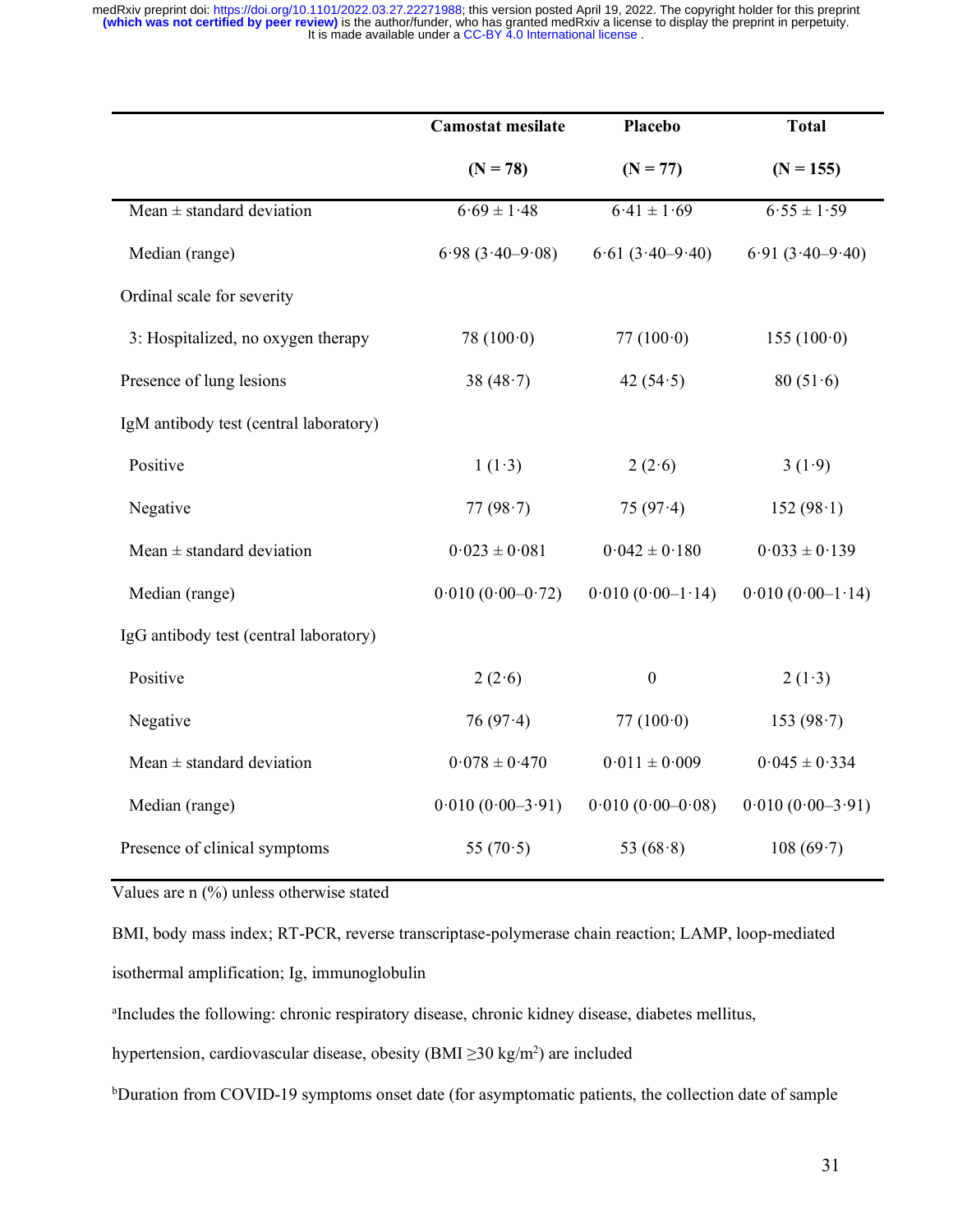with positive confirmation) to the registration date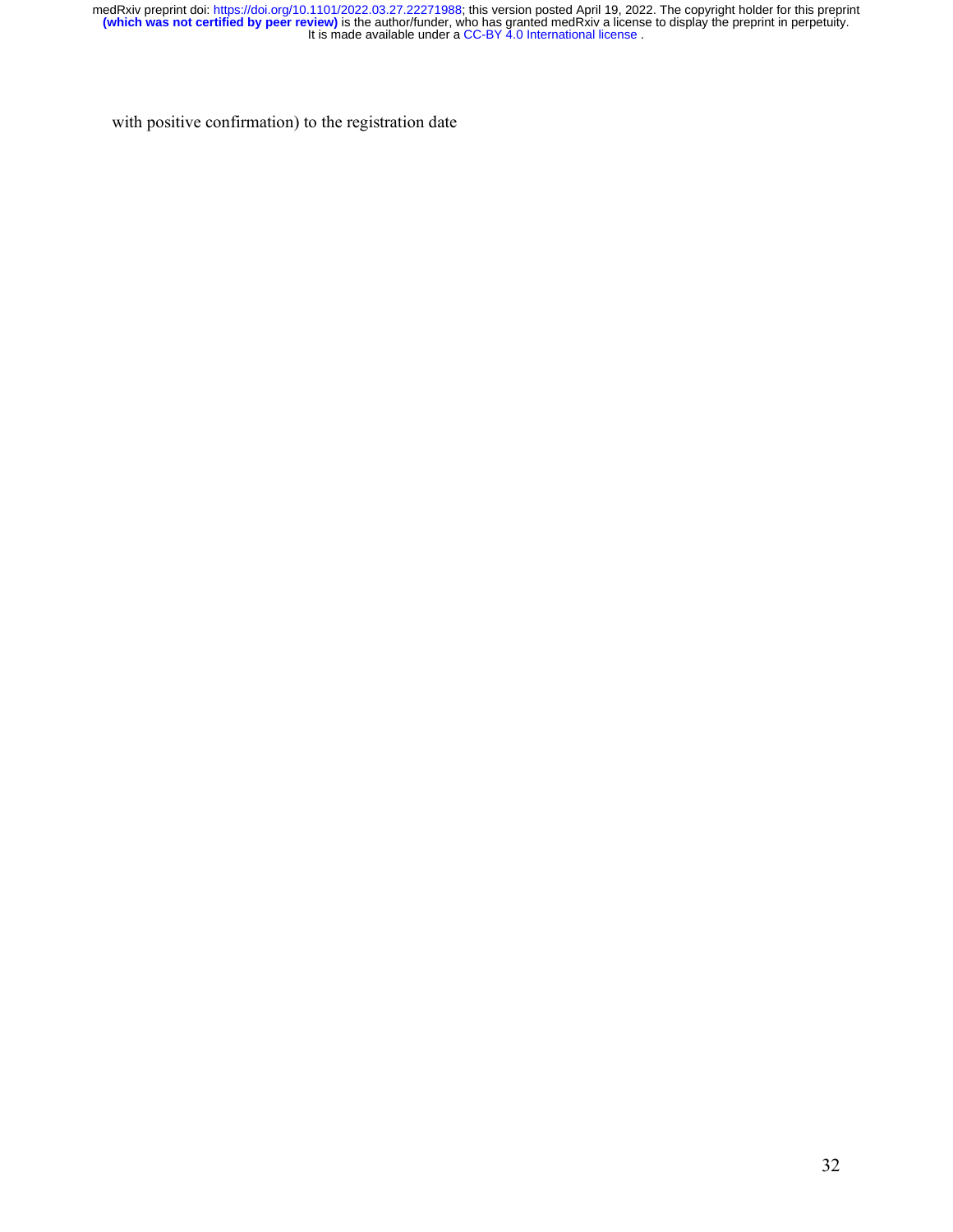|                             | Camostat mesylate   | Placebo             |
|-----------------------------|---------------------|---------------------|
|                             | $(N = 53)$          | $(N = 52)$          |
| Events, $n$ $(\%)$          | 23(43.4)            | 23(44.2)            |
| Median (95% CI) (days)      | $13.0 (10.0 - n/c)$ | $12.0 (10.0 - n/c)$ |
| $25th$ to $75th$ percentile | $7.0 - 15.0$        | $9.0 - n/c$         |
| Range                       | $2 - 16 +$          | $2 - 14 +$          |

**Table 2.** Time to resolution of clinical symptoms

+, censored, CI, confidence interval; n/c, not calculable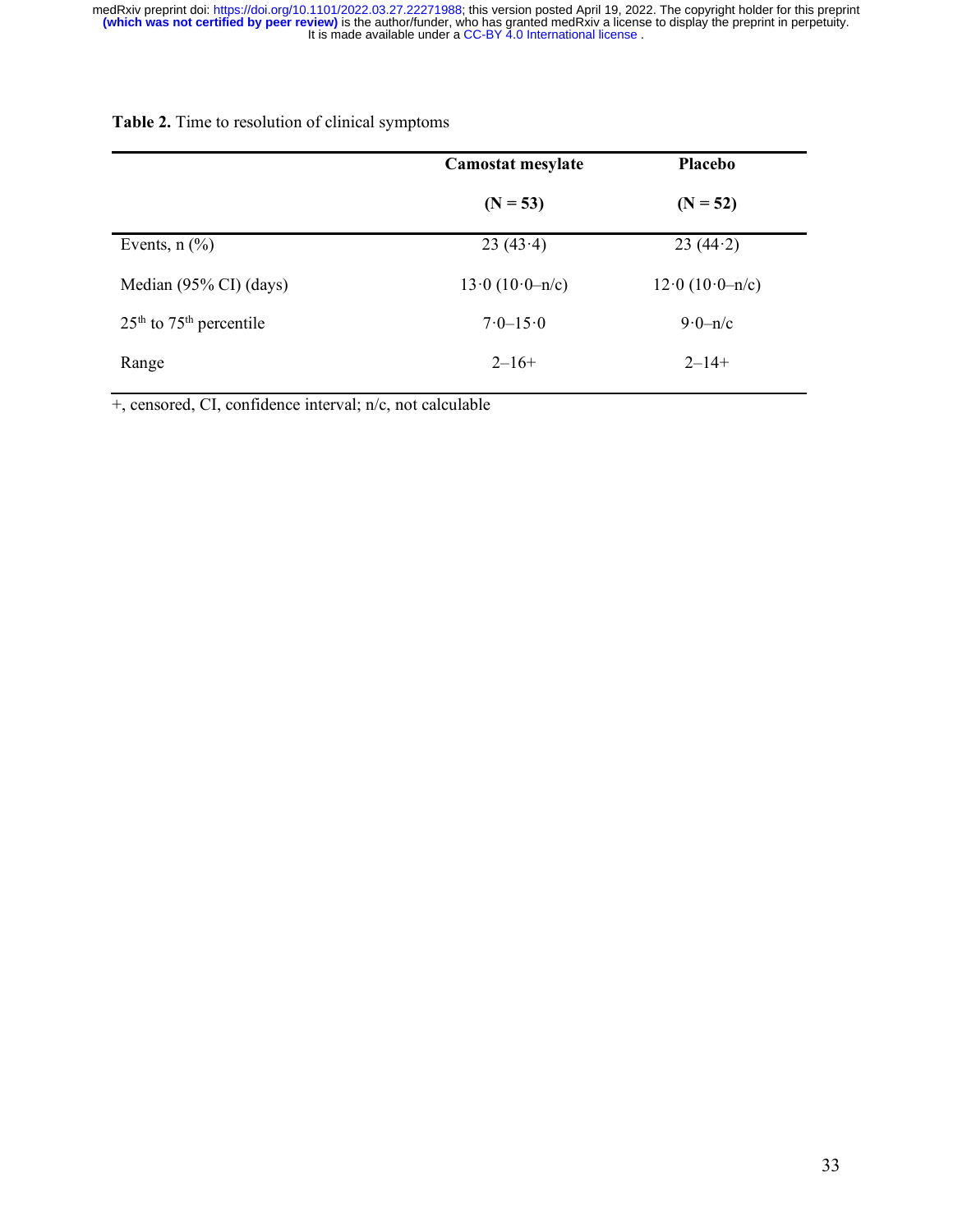# **Table 3.** Safety

|                                          | <b>Camostat mesilate</b> | Placebo          | <b>Total</b>     |
|------------------------------------------|--------------------------|------------------|------------------|
|                                          | $(N = 77)$               | $(N = 76)$       | $(N = 153)$      |
| Number of patients with                  |                          |                  |                  |
| Any adverse events                       | 25(32.5)                 | 31 $(40.8)$      | 56 $(36.6)$      |
| Any serious adverse events               | 1(1.3)                   | $\boldsymbol{0}$ | 1(0.7)           |
| Any adverse events that led to           | 2(2.6)                   | $\boldsymbol{0}$ | 2(1.3)           |
| discontinuation of treatment             |                          |                  |                  |
| Any adverse drug reactions               | 9(11.7)                  | 7(9.2)           | 16(10.5)         |
| Serious adverse drug reactions           | $\boldsymbol{0}$         | $\boldsymbol{0}$ | $\boldsymbol{0}$ |
| Adverse drug reactions that led to       | 2(2.6)                   | $\boldsymbol{0}$ | 2(1.3)           |
| discontinuation of treatment             |                          |                  |                  |
| Adverse events or adverse drug reactions | $\mathbf{0}$             | $\mathbf{0}$     | $\mathbf{0}$     |
| resulting in death                       |                          |                  |                  |
| Adverse drug reactions by system organ   |                          |                  |                  |
| class/preferred term                     |                          |                  |                  |
| Gastrointestinal disorder                | 4(5.2)                   | 5(6.6)           | 9(5.9)           |
| Abdominal discomfort                     | 1(1.3)                   | 1(1.3)           | 2(1.3)           |
| Constipation                             | 1(1.3)                   | $\theta$         | 1(0.7)           |
| Diarrhoea                                | 2(2.6)                   | 1(1.3)           | 3(2.0)           |
| Nausea                                   | $\boldsymbol{0}$         | 1(1.3)           | 1(0.7)           |
| Stomatitis                               | $\boldsymbol{0}$         | 1(1.3)           | 1(0.7)           |
| Vomiting                                 | $\boldsymbol{0}$         | 1(1.3)           | 1(0.7)           |
| Hepatobiliary disorders                  | 1(1.3)                   | 1(1.3)           | 2(1.3)           |
| Hepatic function abnormal                | 1(1.3)                   | 1(1.3)           | 2(1.3)           |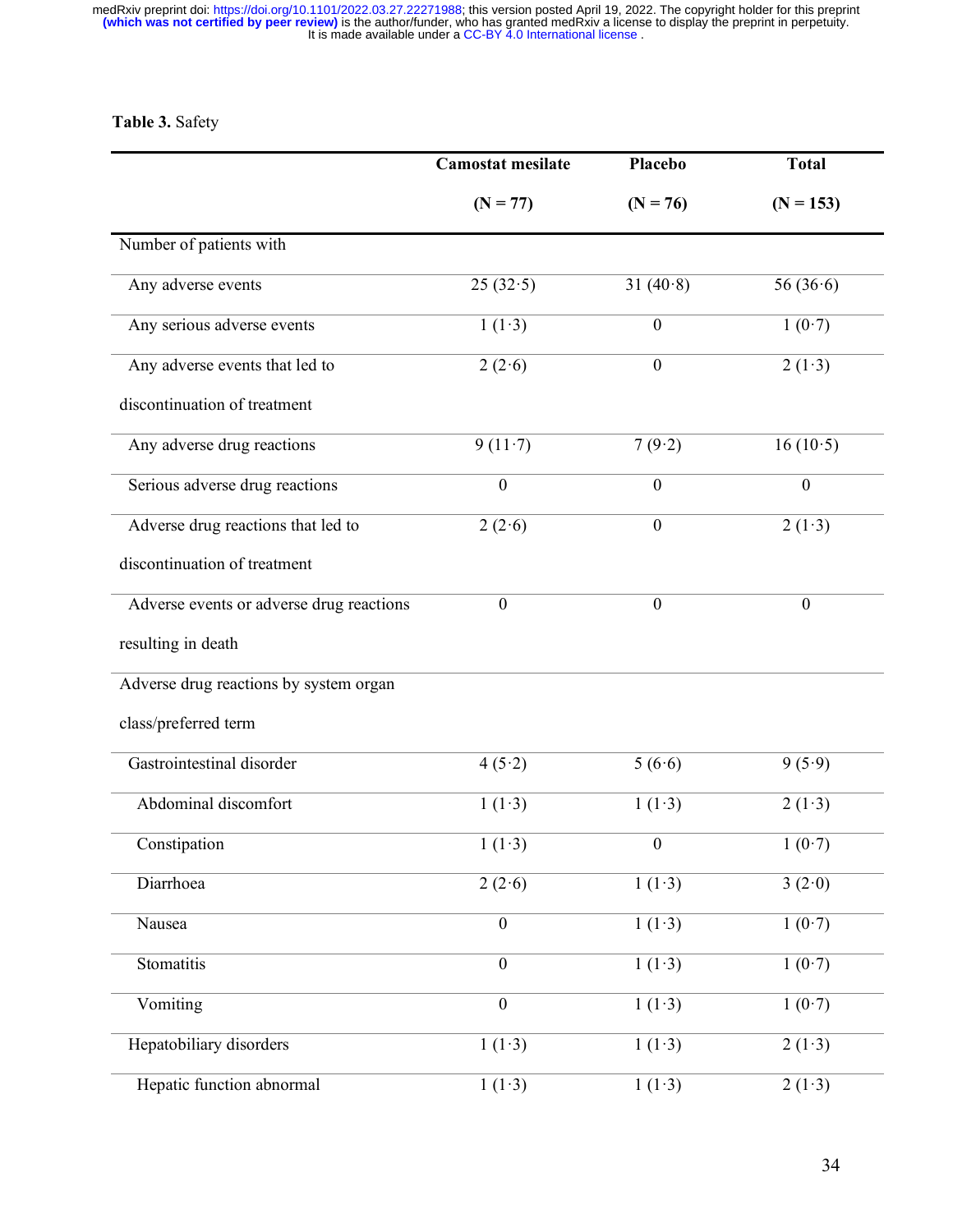|                                        | <b>Camostat mesilate</b> | Placebo    | <b>Total</b> |
|----------------------------------------|--------------------------|------------|--------------|
|                                        | $(N = 77)$               | $(N = 76)$ | $(N = 153)$  |
| Laboratory test                        | 3(3.9)                   | 2(2.6)     | 5(3.3)       |
| Alanine aminotransferase increased     | 1(1.3)                   | 2(2.6)     | 3(2.0)       |
| Aspartate aminotransferase increased   | $\mathbf{0}$             | 1(1.3)     | 1(0.7)       |
| Blood potassium increased              | 2(2.6)                   | $\theta$   | 2(1.3)       |
| Blood alkaline phosphatase increased   | $\boldsymbol{0}$         | 1(1.3)     | 1(0.7)       |
| Skin and subcutaneous tissue disorders | 1(1.3)                   | 1(1.3)     | 2(1.3)       |
| Drug eruption                          | 1(1.3)                   | $\theta$   | 1(0.7)       |
| Rash papular                           | $\boldsymbol{0}$         | 1(1.3)     | 1(0.7)       |

Values are n  $(\%)$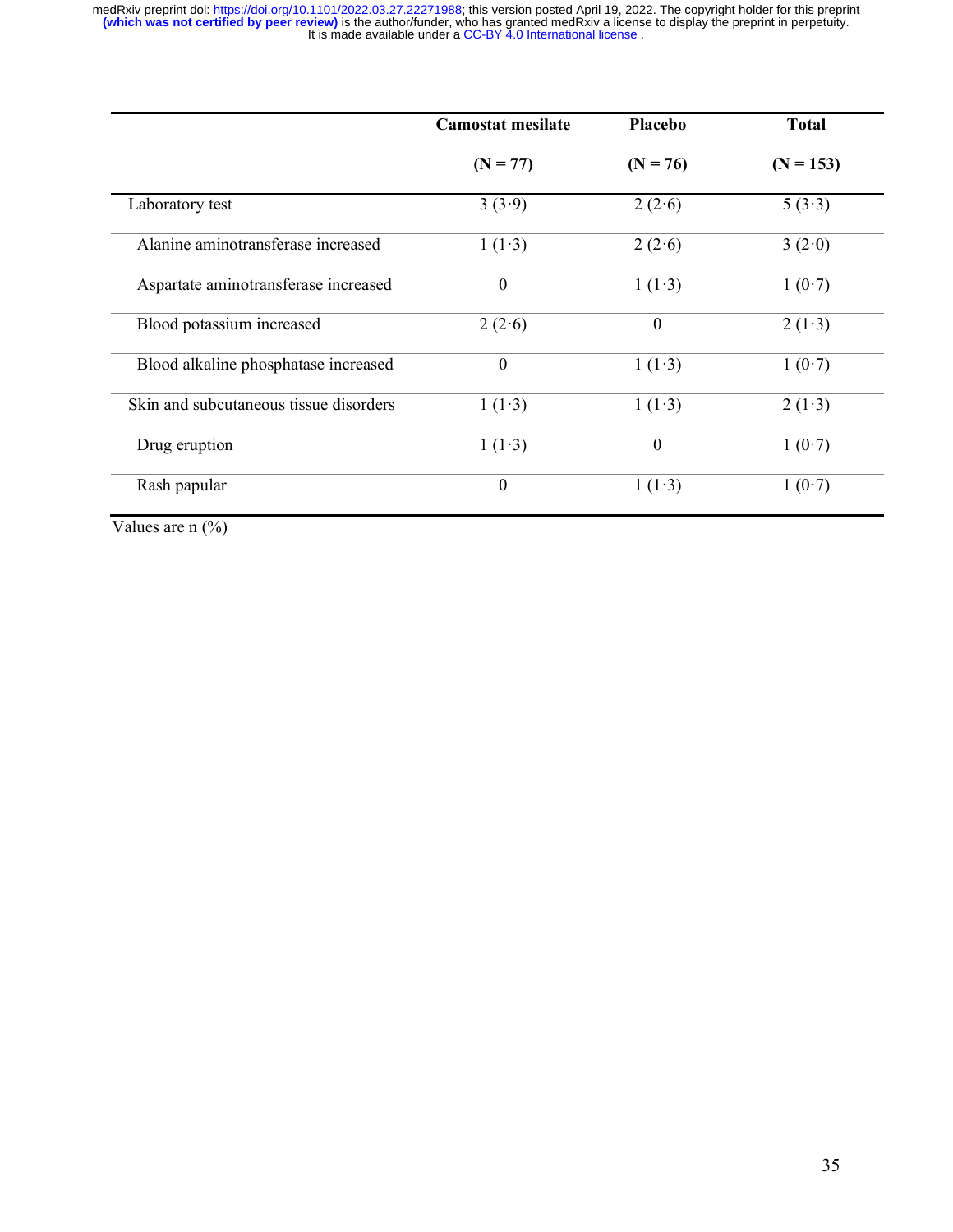## **FIGURE LEGENDS**

**Figure 1.** Patient disposition

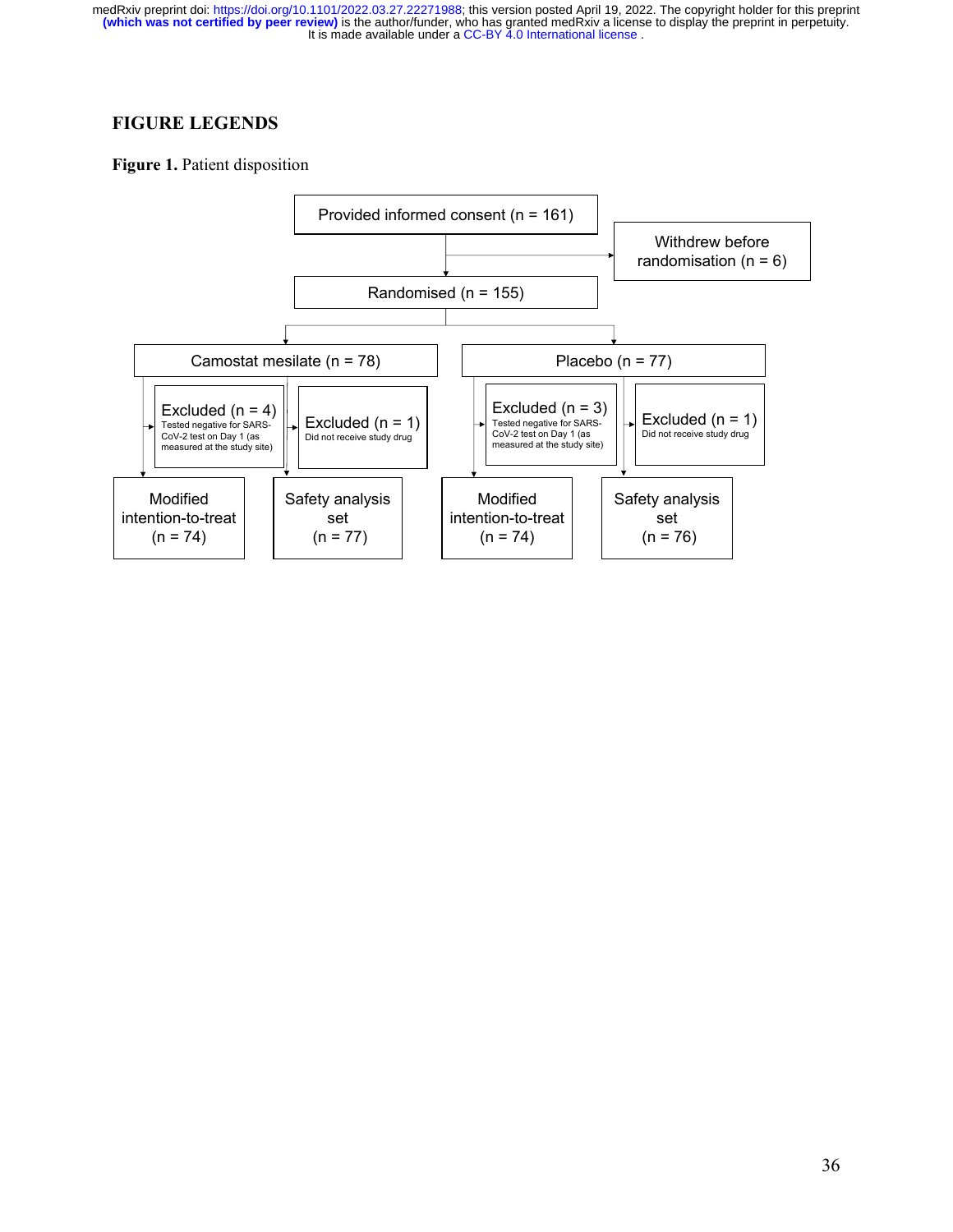



n/c, not calculable

a The median time to negative conversion was estimated using the Kaplan–Meier method and the confidence intervals were calculated using the Brookmeyer–Crowley method with double log

transformation

bCox proportional hazards model stratified by the randomisation factors (age group and underlying

diseases) was used to determine the posterior mean hazard ratio with two-sided 95% credible intervals for

the camostat mesilate group relative to the placebo group

c Stratified log-rank test with randomisation factors (age group and underlying diseases) as stratification

factors

dCox proportional hazards model with randomization factors (age group and underlying diseases) as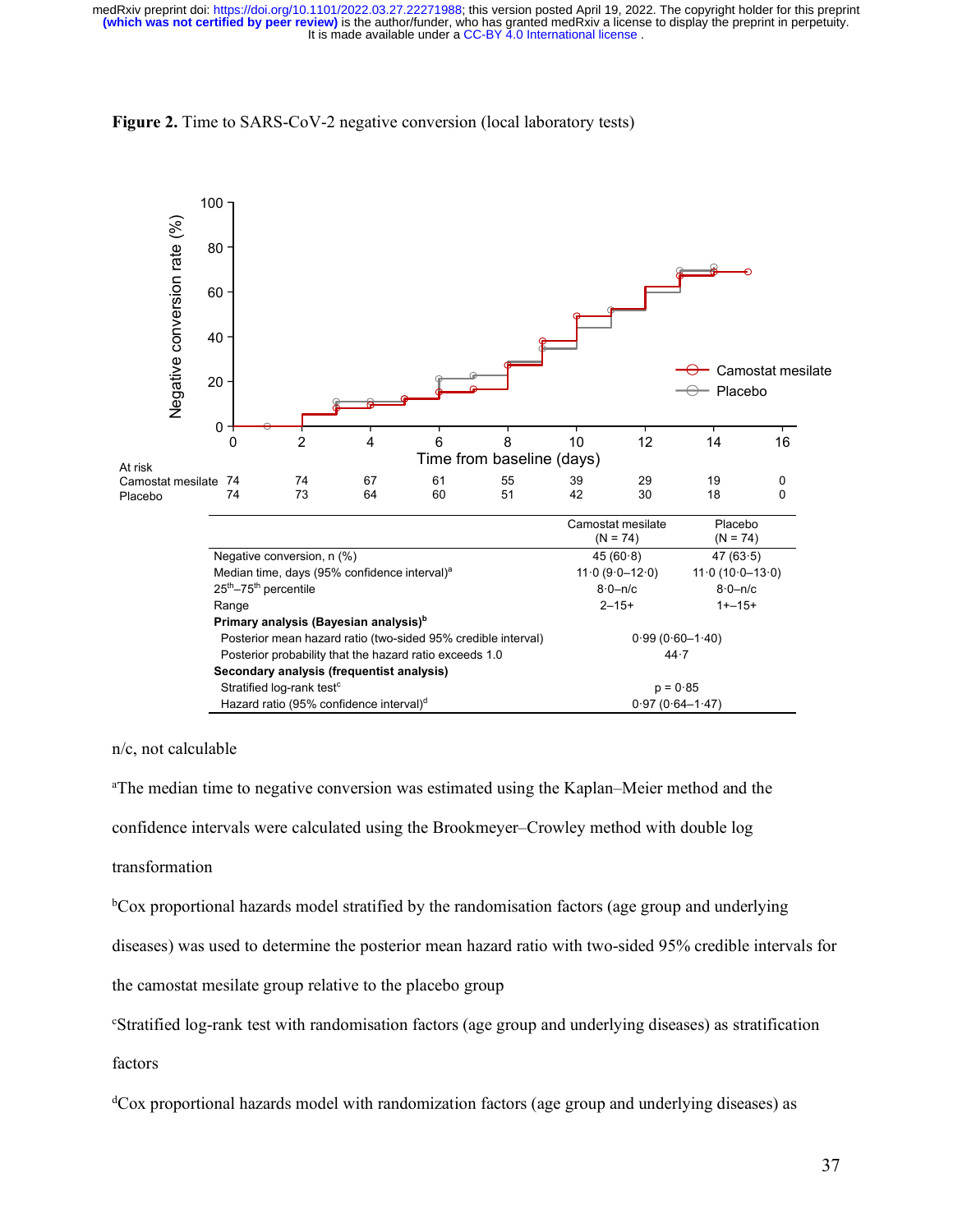stratification factors and treatment group as the covariate

Age groups: ≥65 years vs <65 years

Underlying diseases: chronic respiratory disease, chronic kidney disease, diabetes mellitus, hypertension,

cardiovascular disease, and obesity (body mass index  $\geq$ 30 kg/m<sup>2</sup>)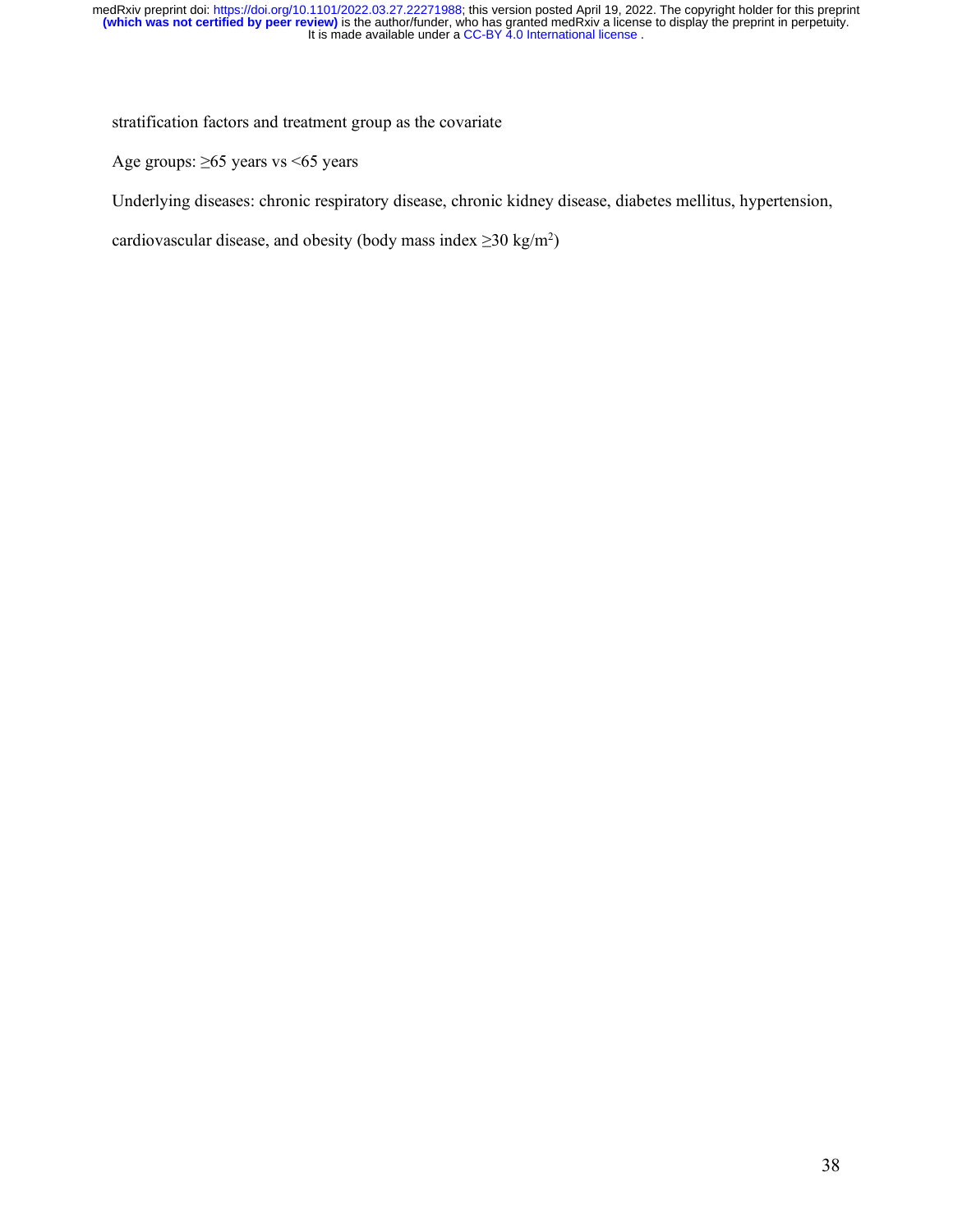

**Figure 3.** Change in SARS-CoV-2 viral load over time